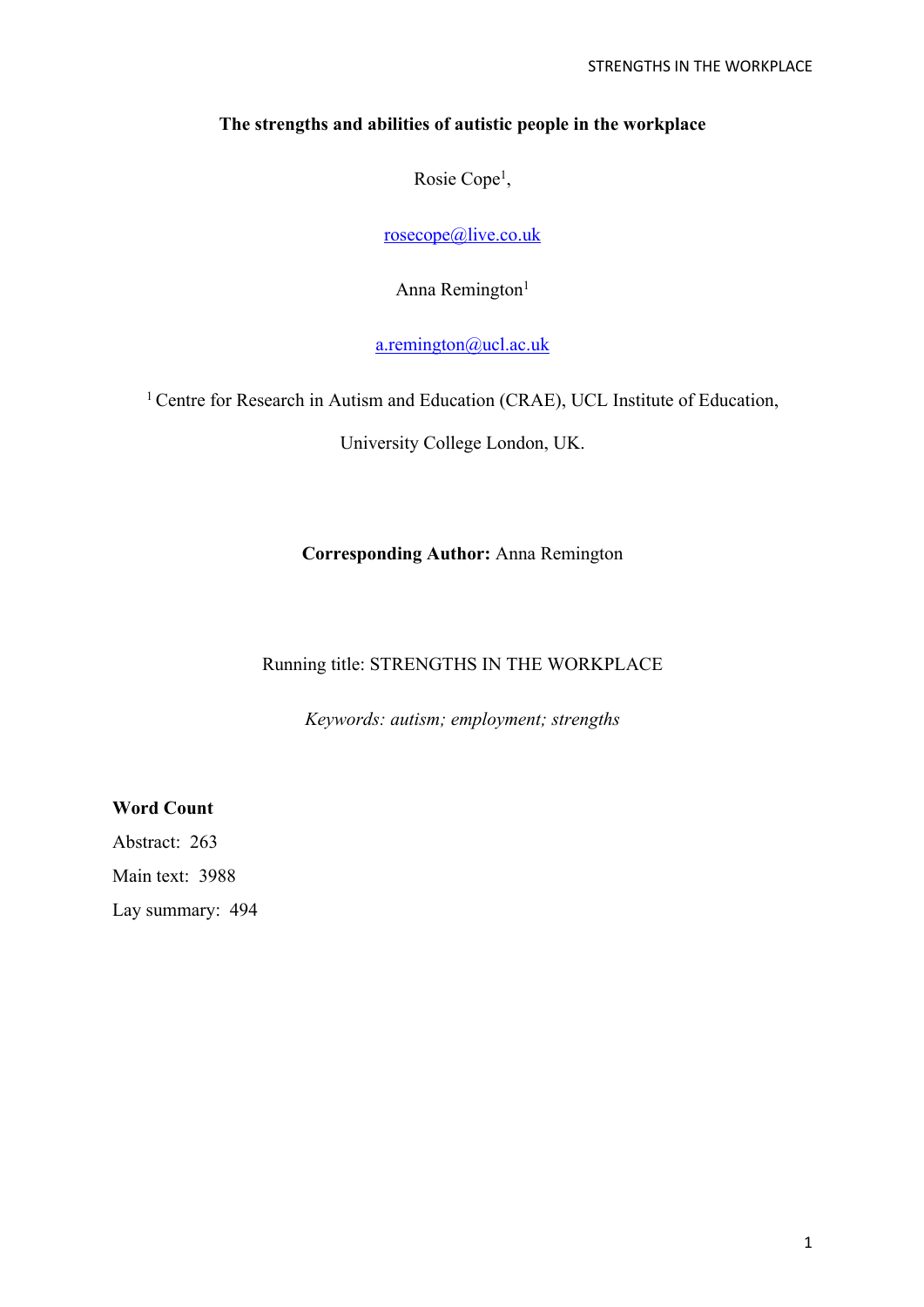#### **Abstract**

**Introduction:** At present, very few autistic people are employed, even though many want to be. It is important that their strengths are identified and valued in order to help them to find jobs which they enjoy, and which make good use of their skills. The aim of this study was to investigate what strengths autistic people have in the workplace, self-reported by autistic people themselves.

**Methods:** In this study, autistic participants (*n*=66) completed an online questionnaire that asked their views about employment-related strengths that they experienced. We analysed these data using thematic analysis to identify commonalities across participants' experiences, and areas where they felt that they could perform better than their non-autistic colleagues.

**Results:** The main strengths identified from these data revealed cognitive advantages such as superior creativity, focus and memory, increased efficiency, personal qualities such as honesty and dedication, and the ability to offer a unique autism-specific perspective.

**Conclusions:** Overall, this study suggests that autistic people have many employment-related strengths that should be recognised and valued by autistic people and employers alike. By understanding the strengths that could be associated with autism in the workplace, autistic people may be better able to identify their own strengths in the workplace (with the help of support workers, where necessary). The results should also encourage employers to make an effort to recruit and retain autistic employees; making appropriate adjustments to interview processes and working conditions, and seeking out training when needed.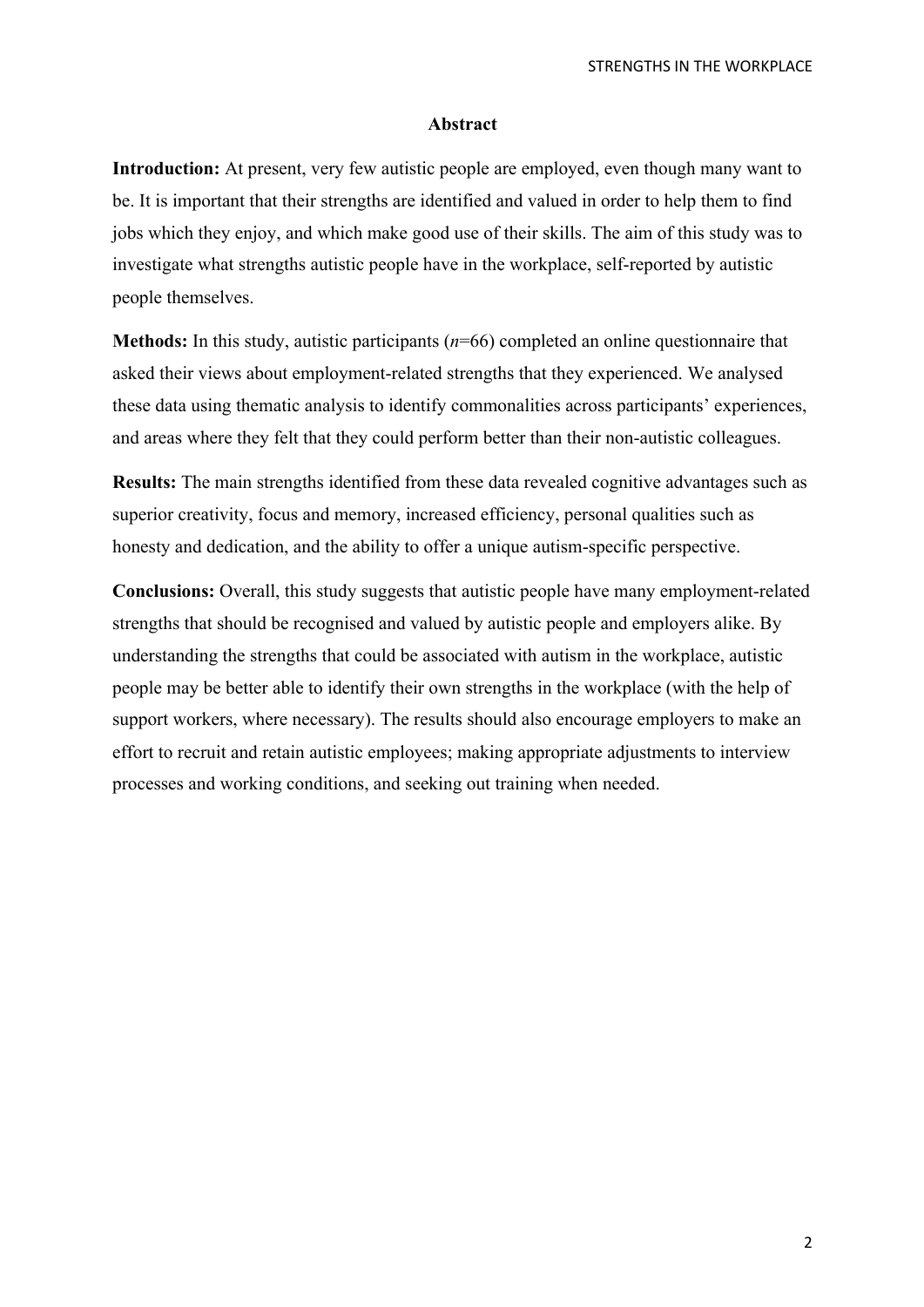#### **Lay Summary**

## **Why was this study done?**

At the moment, very few autistic people are employed, even though many want to be. One reason for this might be that non-autistic people focus on things that autistic people find difficult, and ignore things that autistic people can do well. To address this, it is important to make people more aware of strengths that autistic people have, and make sure that they are valued.

## **What was the purpose of this study?**

We did this study to find out what strengths autistic people have in the workplace, as suggested by autistic people themselves.

### **What did the researchers do?**

In this study, we asked autistic people to fill out an online questionnaire that asked their views about the strengths that they experienced at work. A total of 66 people completed the questionnaire. We read through everyone's answers, and put them into groups of similar responses. In that way, we could identify the areas where the autistic participants felt that they could perform better than their non-autistic colleagues.

#### **What were the results of the study?**

The participants in our study wrote about many areas of strength and skill at work. The main strengths that they mentioned were advantages related to ways of thinking (like being able to pay attention to tasks well), getting tasks done more efficiently, and personal qualities such as honesty and dedication. They also wrote about how being autistic meant that they could offer a unique view on situations at work.

### **What do these findings add to what was already known?**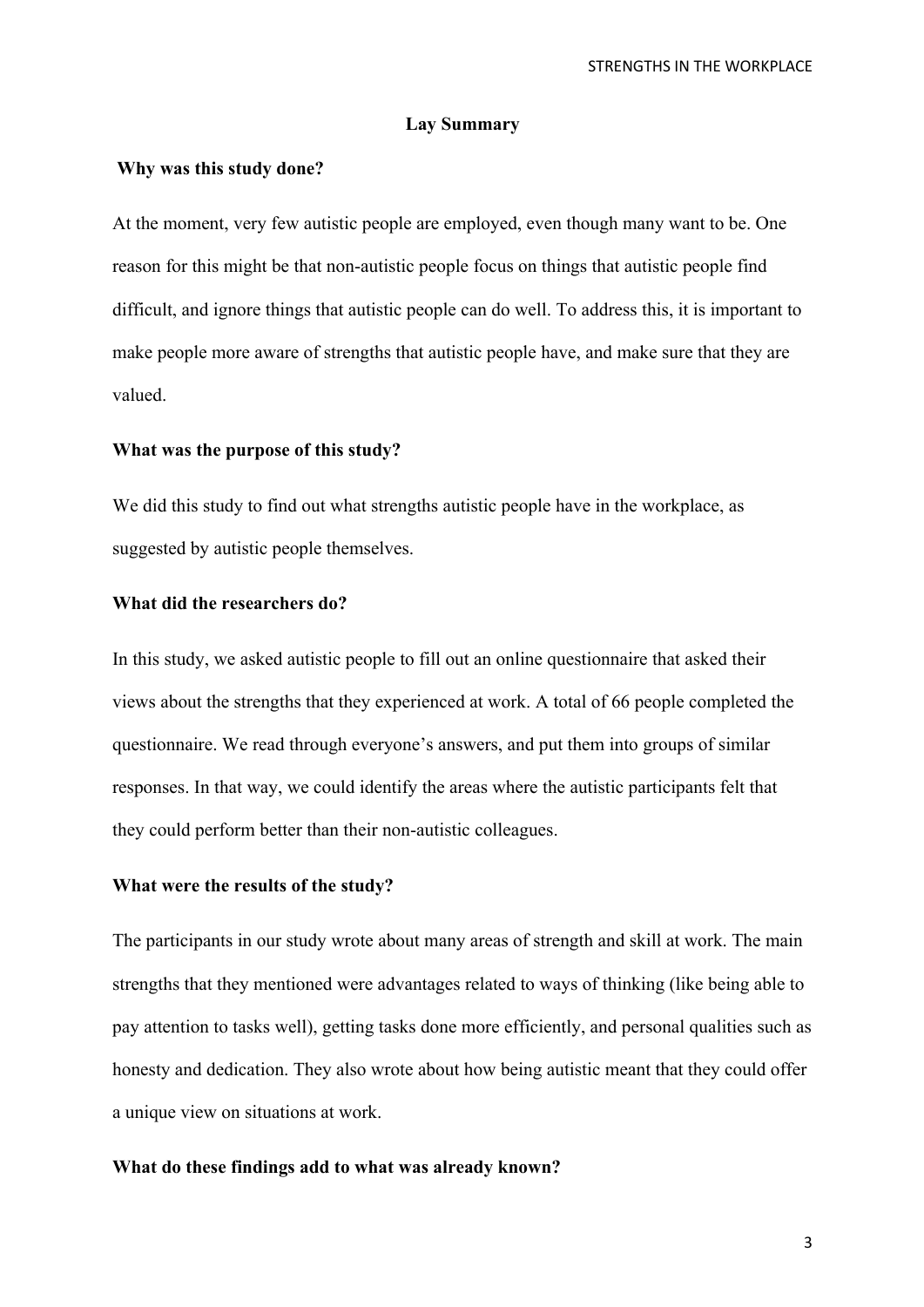This was the first study to look at autistic people's experiences of skills in the workplace. Other studies have considered skills more generally, rather than focussing on employment – or have used other people's views about autistic skills, rather than autistic people's own views.

#### **What are potential weaknesses in the study?**

To take part in our study, people had to be able to fill out an online questionnaire. This can be difficult for people with intellectual impairment or other language/communication difficulties, which means that some autistic people might have been excluded from our research. More research should be done to understand the skills of people with a wider range of communication differences. Those who took part in our study were also different from the autistic population as a whole – for example, most were female and worked in education. This means that we should not presume that the strengths found in our study are the shared by all autistic people.

#### **How will these findings help autistic adults now or in the future?**

We think that these results could be important to employers, those working with autistic people, and autistic people themselves. By understanding the strengths that could be associated with being autistic in the workplace, autistic people may be better able to identify their own strengths in the workplace. This may enable them to find a job that they enjoy and excel at. The results should also encourage employers to make an effort to give jobs to autistic people; making changes to interview processes and working conditions, and seeking out training when needed. Overall, this study suggests that autistic people have many employment-related strengths that should be recognised and valued by autistic people and employers alike.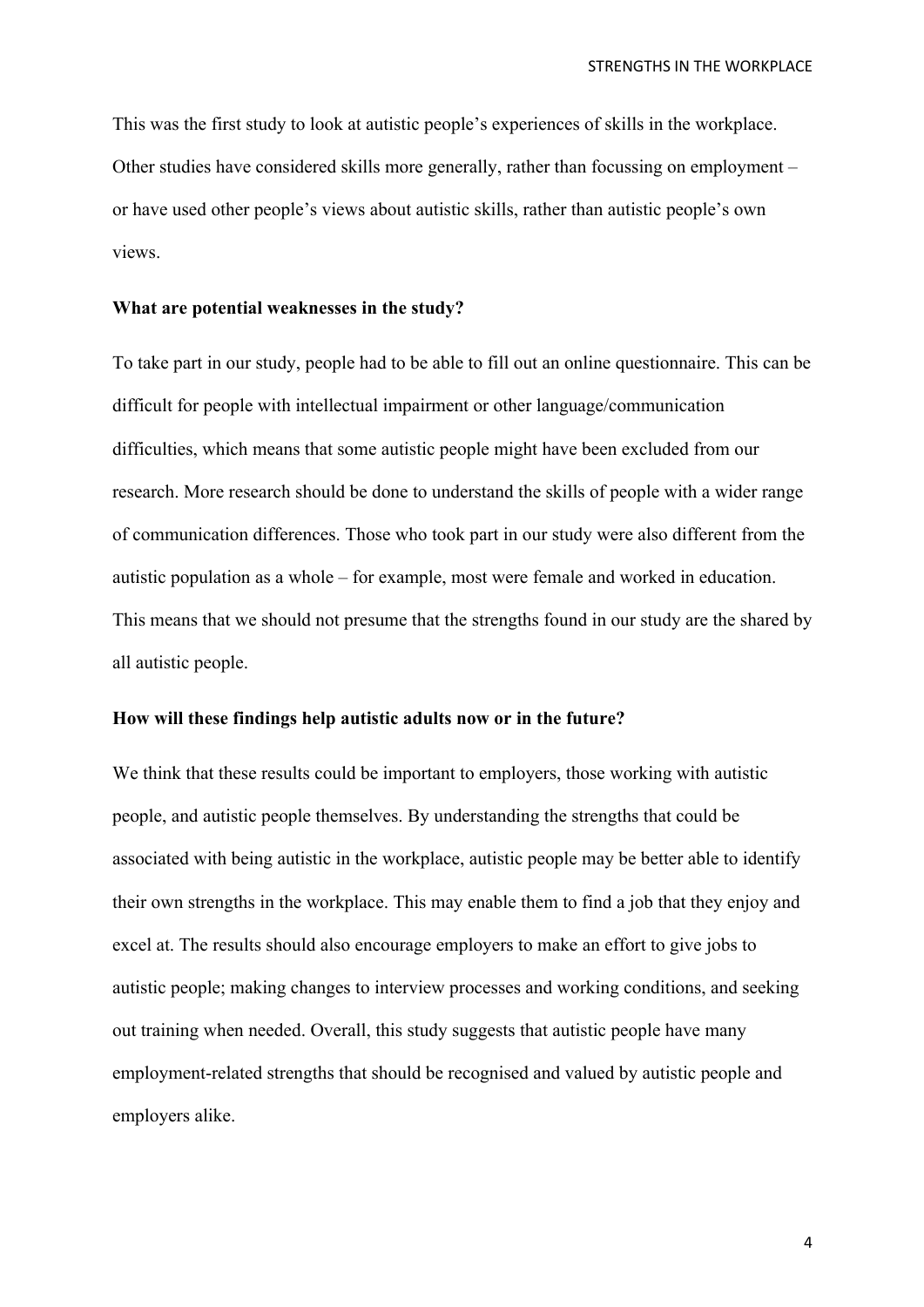STRENGTHS IN THE WORKPLACE

#### **Introduction**

A recent survey by the Office of National Statistics found that just 22% of autistic adults in the UK held any kind of paid job<sup>1</sup>. This falls far short of the employment rate of 80% amongst non-disabled adults and 54% of all disabled adults<sup>2</sup>. Given that 77% of unemployed autistic people report wanting to work<sup>1</sup>, more needs to be done to support autistic adults into employment.

Historically, research into autism has focused on the challenges faced by autistic people, such as difficulties with social communication<sup>3</sup>, mental health problems<sup>4</sup> and increased vulnerability<sup>5</sup>. Studies also aim to identify and ameliorate the specific difficulties faced by autistic people in the workplace, such as difficulty communicating with colleagues and supervisors, executive function challenges and increased levels of work-related stress and anxiety<sup>6</sup>. Although this is important work, researchers have begun to focus on identifying the strengths that can be associated with autism.

Identifying these strengths encourages employers to recognise the value of neurodiversity in the workplace. Neurodiversity is the concept that neurological differences (e.g., autism, attention deficit hyperactivity disorder (ADHD), dyslexia) are natural variations of the human brain which should be valued and respected<sup>7</sup>. The appreciation of this diversity is crucial, as there remains much stigma connected with being autistic in the workplace<sup>8</sup>, and that these negative stereotypes may play a role in the disproportionately low employment rates for autistic people<sup>9</sup>. Within the neurodiversity framework, autism is conceptualised using the social model of disability: where the poor fit between a person's characteristics and the characteristics of the person's social context give rise to any disability encountered. This does not negate the need for support and services for autistic people, but stresses that these interventions should improve quality of life while respecting and preserving autistic culture<sup>10</sup>.

Early research into the strengths of autistic people focused on savant abilities, such as the ability to perform rapid mental mathematical calculations, or draw detailed scenes from memory<sup>11</sup>. However, these savant skills are relatively rare<sup>12</sup> and researchers have now begun to investigate what strengths might be relevant to a wider autistic population. For example, Mottron et al.<sup>13</sup> found evidence to suggest that autistic people have an enhanced local processing ability compared to neurotypical (NT) people, meaning they are more likely to focus their attention on small details before processing the bigger picture (making them more efficient at certain tasks). Attwood<sup>14</sup>, identifies that autistic people are likely to be reliable, in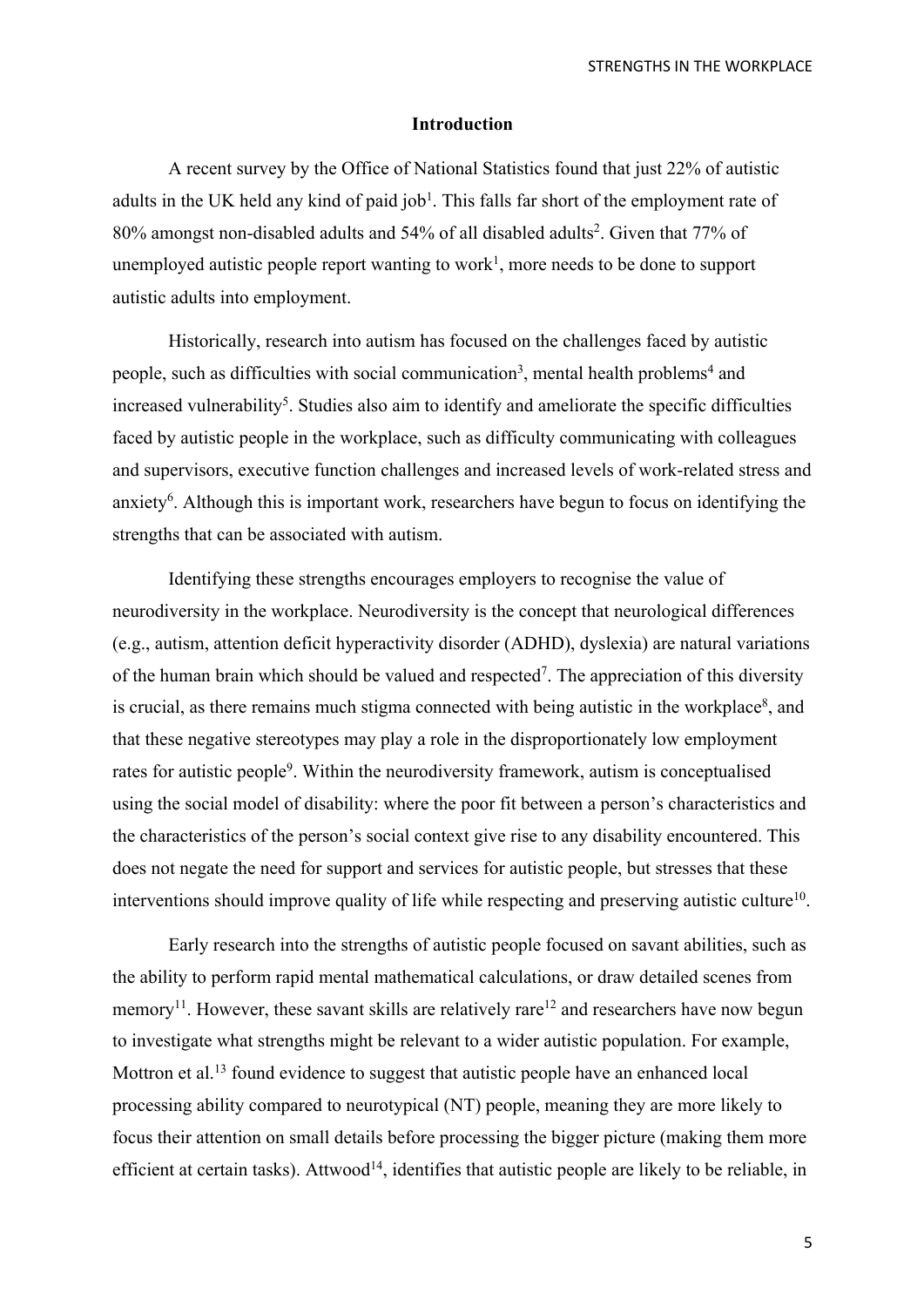possession of a sense of social justice and integrity, attentive to detail, original in problem solving and honest. Russell et al.<sup>15</sup> interviewed 24 autistic participants about strengths that they identified as being related to their autism. The most commonly reported traits were 'the ability to hyperfocus, attention to detail, good memory and creativity' as well as personal qualities such as 'honesty, loyalty and empathy for animals or for other autistic people' (p.30).

These strengths are likely to be extremely relevant in the workplace, and there is a growing body of anecdotal evidence to support this. In particular, there has been much discussion about how autistic traits may be of benefit to those in the technology industry<sup>16</sup>, with companies such as Microsoft and Google actively recruiting autistic employees. Similarly, the European organisation Auticon only hires autistic IT consultants to perform work for businesses which they believe NT employees might find more challenging.

Despite this anecdotal evidence, at present there is little academic, peer-reviewed research to support such claims. The most recent and most comprehensive research into this area comes from Scott et al.<sup>17</sup>, who conducted a scoping review of 134 studies that discussed the factors impacting employment for autistic people, including strengths. Content analysis revealed strengths such as good attention to detail, a strong sense of morality, superior intellectual functions and technical abilities. However, most of the data came from studies that analysed the efficacy of employment interventions and was largely provided by employers. Given the importance of participatory and emancipatory research in disability studies<sup>18</sup>, it is important for research to include the viewpoints of autistic people themselves.

Wong et al.<sup>19</sup> go some way towards achieving this, conducting an auto-ethnographic study of strengths associated with autism in the workplace based on Wong's lived experiences as an autistic person. They identified a number of strengths including honesty, intense focus, fixation on details and strengths in cognitive and visual thinking; all of which aided Wong in his various careers. However, the findings (based on a single participant) are not necessarily generalisable to a wider autistic population. It will, therefore, be useful to consult with a larger number of autistic people to identify the extent to which such strengths are applicable to a wider autistic population.

As such, the aim of this study is to investigate the strengths of autistic people in the workplace, based on reports from autistic people themselves. Due to the lack of existing literature on this topic, our study was exploratory in nature.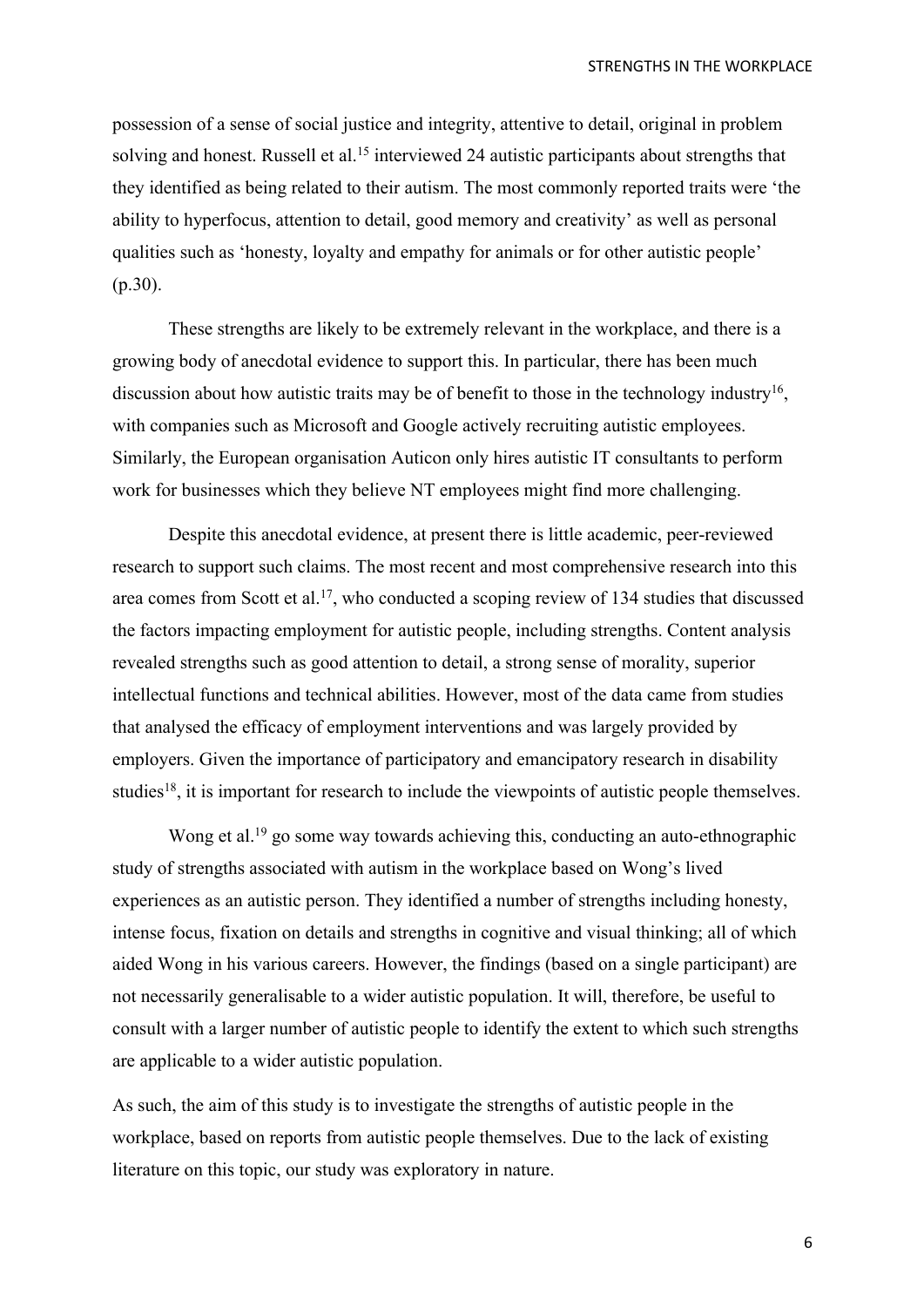#### **Methods**

## **Participants**

All participants were autistic adults (over 18 years). This included those with a formal diagnosis, those currently seeking a diagnosis and those who self-diagnosed as autistic. People who self-diagnosed were also included because for those not diagnosed in childhood, seeking a professional diagnosis in adulthood can be difficult, expensive and involve long waiting times, making it impractical or impossible for some<sup>20</sup>. Participants were required to have experience of paid and/or unpaid employment, so that they could draw on their lived experiences.

We recruited participants online through the authors' personal social media pages, the UCL Centre for Research in Autism and Education social media pages, and via online groups specifically for autistic people. Details of the study, along with a link to access the survey, were distributed as widely as possible via these channels.

#### *Sample Demographics*

In total 82 people engaged with the questionnaire. Of these, 66 people completed at least 50% of the survey and were therefore included in the analyses (individual *n* values are given for each variable). Most respondents were clinically diagnosed (77.3%) and female (n  $= 44, 66.7\%$ ) with similar numbers of male (n = 10, 15.2%) and non-binary (n = 12, 18.2%) participants. The age of respondents ranged from 19 to 67 years of age, with a mean age of 40 years. The majority of participants were based in the UK ( $n = 41, 62.1\%$ ) or the USA ( $n = 13$ , 19.7%) and were employed ( $n = 47, 71.2%$ ) at the time of completing the survey (see Table 1 for full demographic information).

With respect to areas of employment, the most common sector was education, though a large number of participants had previous employment experience in the retail sector (see Table 1 for full list of employment areas).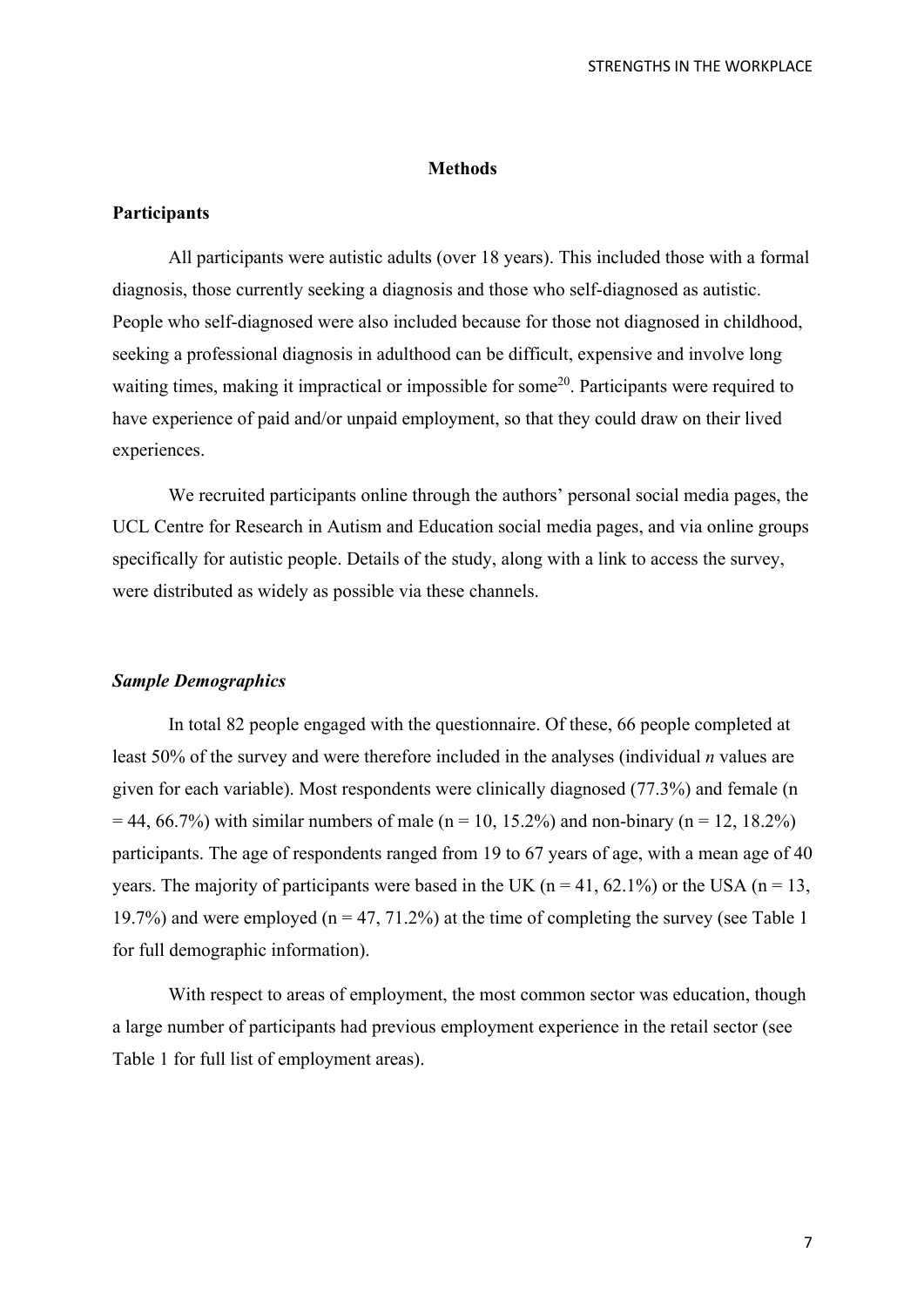## Table 1

| Variable                 | Category                            | n                        | $\frac{1}{2}$ |
|--------------------------|-------------------------------------|--------------------------|---------------|
| Gender                   | Female (including trans women)      | 44                       | 66.7          |
|                          | Male (including trans men)          | 10                       | 15.2          |
|                          | Non-binary                          | 12                       | 18.2          |
|                          |                                     |                          |               |
| Age                      | 18-25                               | 6                        | 9.1           |
|                          | $26 - 35$                           | 18                       | 27.3          |
|                          | 36-45                               | 20                       | 30.3          |
|                          | $46 - 55$                           | 15                       | 22.7          |
|                          | 56-65                               | 6                        | 9.1           |
|                          | 66-75                               | 1                        | 1.5           |
|                          |                                     |                          |               |
| Location                 | United Kingdom                      | 41                       | 62.1          |
|                          | United States of America            | 13                       | 19.7          |
|                          | Australia                           | $\overline{2}$           | 3.0           |
|                          | Germany                             | $\mathbf{2}$             | 3.0           |
|                          | Ireland                             | $\overline{2}$           | 3.0           |
|                          | Malta                               | $\mathbf{1}$             | 1.5           |
|                          | Sweden                              | $\mathbf{1}$             | 1.5           |
|                          | Rather not say                      | $\overline{4}$           | 6.1           |
|                          |                                     |                          |               |
|                          |                                     |                          |               |
| <b>Autism Diagnosis</b>  | Clinically diagnosed                | 51                       | 77.3<br>12.1  |
|                          | Self-diagnosed                      | 8<br>7                   | 10.6          |
|                          | In the process of seeking diagnosis |                          |               |
|                          |                                     | 37                       | 56.1          |
| <b>Employment Status</b> | Currently employed                  |                          |               |
|                          | Self-employed                       | 10                       | 15.1          |
|                          | Not currently employed              | 19                       | 28.8          |
| Payment Status (for      | Paid                                | 44                       | 93.6          |
| those in employment)     | Unpaid                              | 3                        | 6.4           |
|                          |                                     |                          |               |
| Most common current      | Education                           | 15                       | 22.7          |
| employment sectors*      | Research                            | 6                        | 9.1           |
|                          | Administration                      | 5                        | 7.6           |
|                          | Medicine                            | 4                        | 6.1           |
|                          | IT                                  | $\overline{\mathcal{A}}$ | 6.1           |
|                          | Care/support work                   | 3                        | 4.5           |
|                          | Manual labour                       | $\overline{\mathbf{3}}$  | 4.5           |
|                          | Animal care                         | $\overline{\mathbf{3}}$  | 4.5           |
|                          | Retail                              | $\overline{c}$           | 3.0           |
|                          | Finance                             | $\overline{2}$           | 3.0           |
|                          | Psychology                          | $\overline{2}$           | 3.0           |
|                          | Photography                         | $\overline{2}$           | 3.0           |
|                          | Hospitality                         | $\overline{2}$           | 3.0           |
|                          | Childcare                           | $\mathbf{1}$             | 1.5           |
|                          | Police/security                     | $\mathbf{1}$             | 1.5           |

# *Participant Demographic Data (N=66)*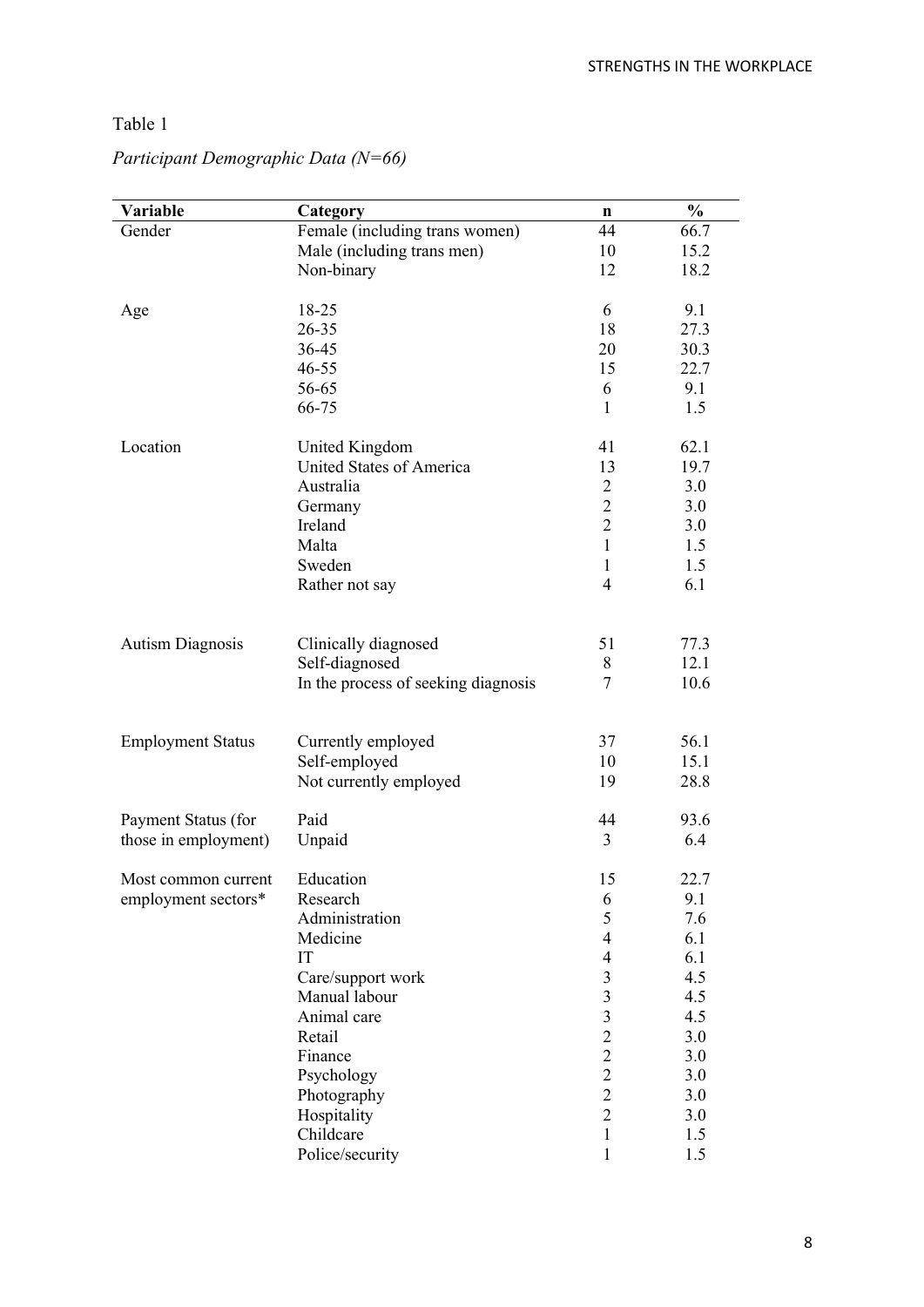| Most common         | Education         | 19             | 28.8 |
|---------------------|-------------------|----------------|------|
| previous employment | Customer service  | 19             | 28.8 |
| sectors*            | Retail            | 17             | 25.8 |
|                     | Administration    | 10             | 15.2 |
|                     | Civil service     | 10             | 15.2 |
|                     | Research          | 9              | 13.6 |
|                     | Management        | 9              | 13.6 |
|                     | Finance           | 7              | 10.6 |
|                     | Medicine          | 7              | 10.6 |
|                     | Library assistant | 7              | 10.6 |
|                     | Childcare         | 6              | 9.1  |
|                     | Care/support work | 5              | 7.6  |
|                     | Manual labour     | 5              | 7.6  |
|                     | Police/security   | 4              | 6.1  |
|                     | Management        | 4              | 6.1  |
|                     | Animal care       | $\mathfrak{Z}$ | 4.5  |
|                     | Psychology        | 3              | 4.5  |
|                     | Photography       | 3              | 4.5  |
|                     | Library assistant | 3              | 4.5  |
|                     | Journalism        | $\overline{2}$ | 3.0  |
|                     | Hospitality       | $\overline{2}$ | 3.0  |
|                     | IT                | $\overline{2}$ | 3.0  |
|                     | Journalism        | 2              | 3.0  |

**\***Participants could report more than one sector, therefore percentages total over 100.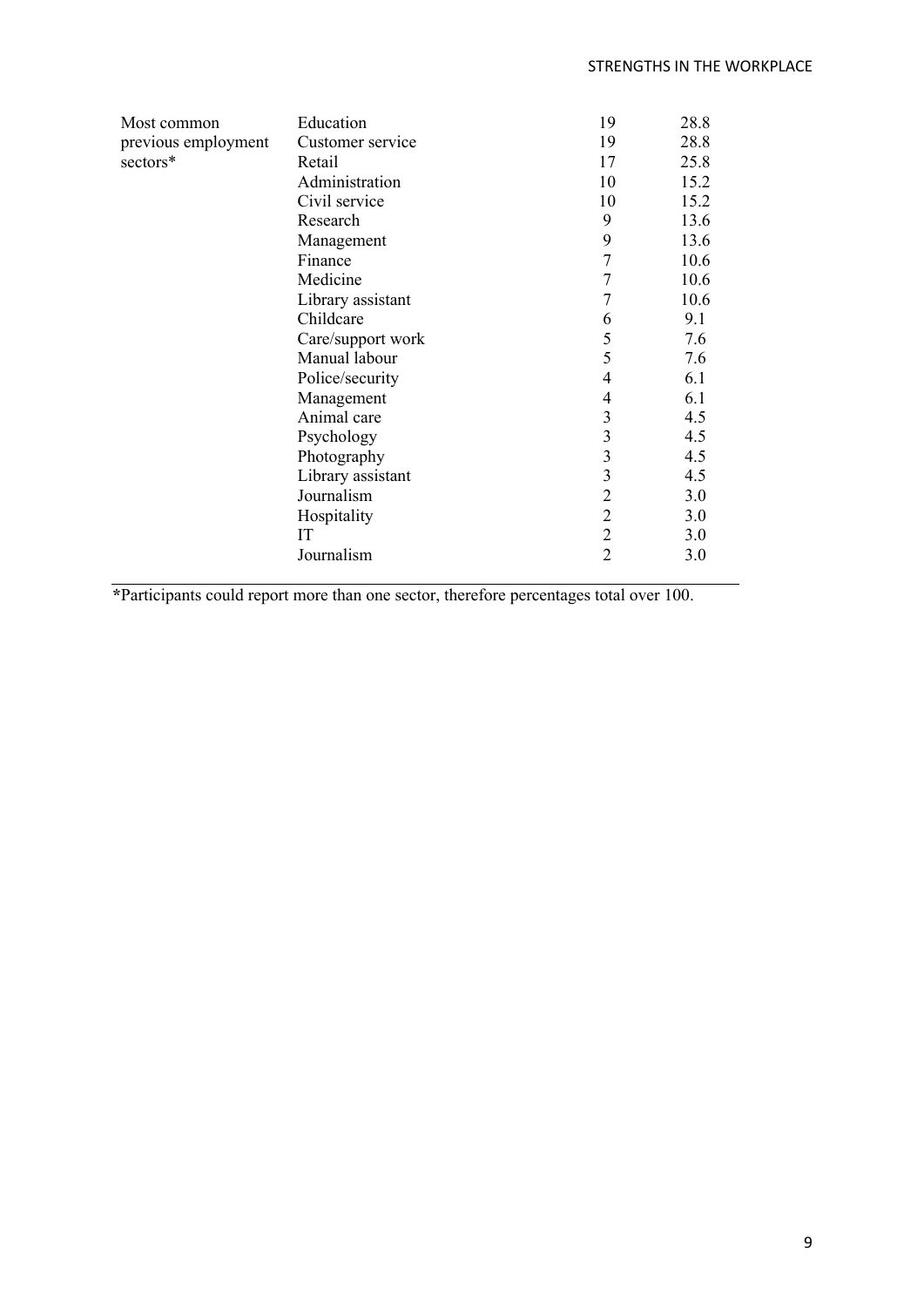STRENGTHS IN THE WORKPLACE

#### **Measures**

We used a bespoke questionnaire, designed specifically for the present study. The questionnaire comprised two sections, and used a combination of Likert-style, multiple choice and open-text questions.

Part 1 included demographic questions: e.g. age, gender, diagnoses. Part 2 asked participants about their current area of employment. They were also presented with an open text box to describe the strengths they felt were associated with being autistic in their workplace (providing examples in their current role where they felt these traits had helped them to out-perform their non-autistic colleagues). Participants could also opt to discuss their strengths in relation to previous job roles.

Before embarking on data collection, we sent the questionnaire to three people who met the inclusion criteria and who agreed to give feedback. As a result of this piloting, two questions were reworded, a minor spelling error was amended, and an error in the questionnaire flow was corrected (see Supplementary Materials for full questionnaire details).

#### **Procedure**

We administered the questionnaire via the online survey platform Qualtrics<sup>21</sup> and it took approximately 15 minutes to complete. We received ethical approval for the project via the Department of Psychology and Human Development at UCL Institute of Education. Although there were minimal risks associated with this study, we adhered to the British Psychological Society Code of Human Research Ethics<sup>22</sup> and guidelines for Internet-Mediated Research  $(IMR)^{23}$ . All participants completed digital consent forms before taking part in the questionnaire.

#### **Data Analysis**

We used the IBM SPSS statistics package<sup>24</sup> to calculate descriptive statistics for the responses to the closed-ended questions in the survey.

To analyse the qualitative data (from open-ended questions), we used thematic analysis<sup>25</sup>. We used a latent approach, which attempts to interpret the data beyond what has been written, to 'theorize the significance of the patterns and their broader meanings and implications<sup> $25$ </sup> (p.84), relating findings to previous literature.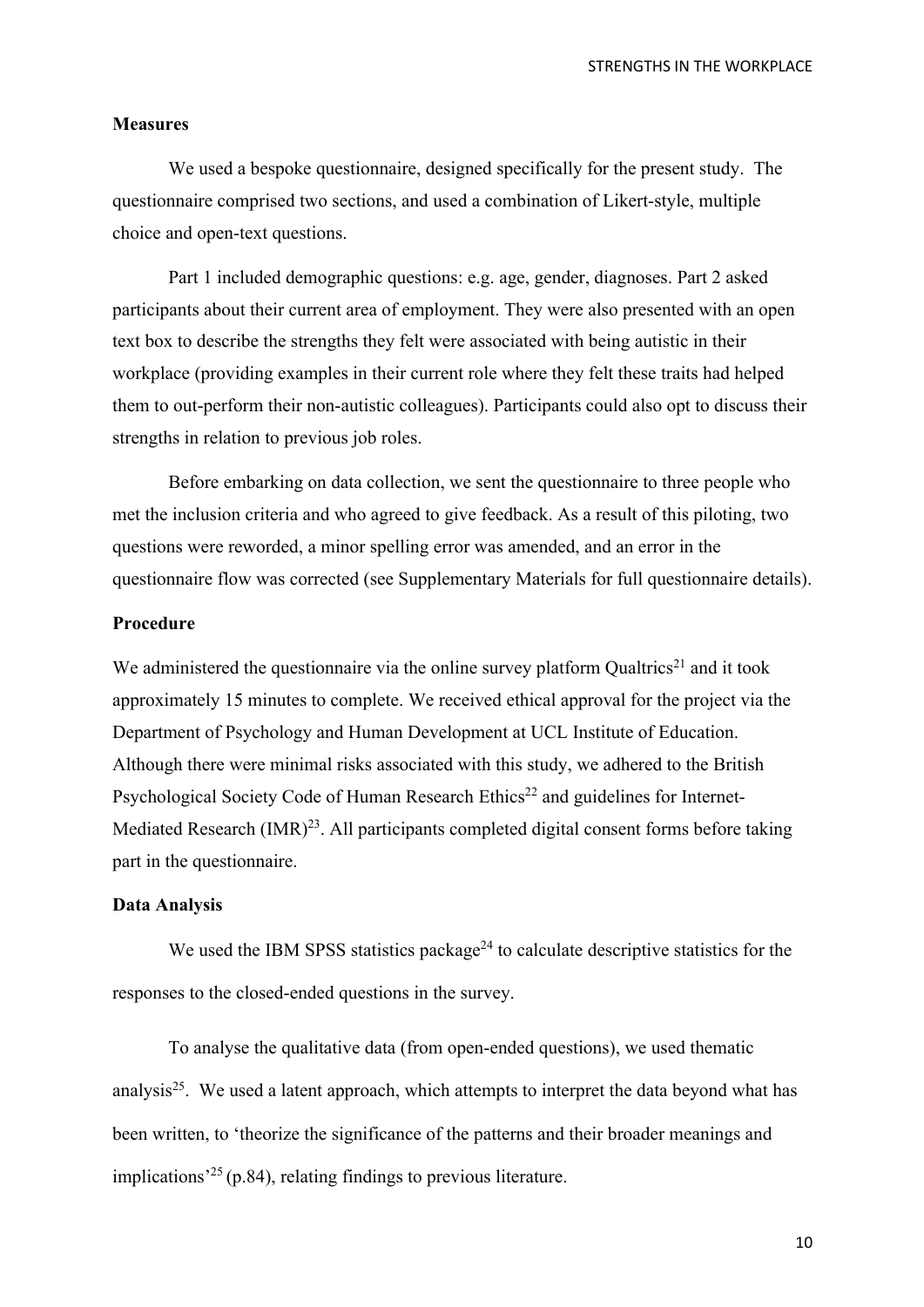STRENGTHS IN THE WORKPLACE

The first author (RC) collated the responses and, from initial readings of the document, identified a number of initial categories and themes. The process of thematic analysis was initially deductive: RC began the coding with categories in mind, based on the areas of strength identified by previous research. We also took an inductive approach, however, where additional codes were generated that were driven by the data. RC coded the data to identify each subtheme, which were then organised into master themes. During the reviewing, defining and naming process, the authors took steps to remain reflexive; to minimise the impact of authors' own experiences on the interpretations of the data. The varying neurotypes of the coders meant that we were able to check each other's interpretations to ensure that codes remained true to the content of the participants' responses. The authors subscribe to a neurodiversity framework and have prior involvement in autistic advocacy, employment initiatives for autistic people and research on autistic strengths and abilities. Importantly, RC is autistic and led the coding, thereby bringing a lived-experience perspective to the process. The second author (AR) and a second non-autistic coder (who supported aspects of the analysis) independently identified themes from the data and any minor discrepancies were resolved by discussion based on specific examples from the data. Following peer review, a small number of themes were further refined/modified.

### **Results**

We identified five themes (and associated sub-themes) from the qualitative data (see Figure 1, and see Supplementary Materials for more example quotes for each theme and subtheme). All themes and subthemes were found in participant responses to the questions about current and past jobs, so themes are presented here together.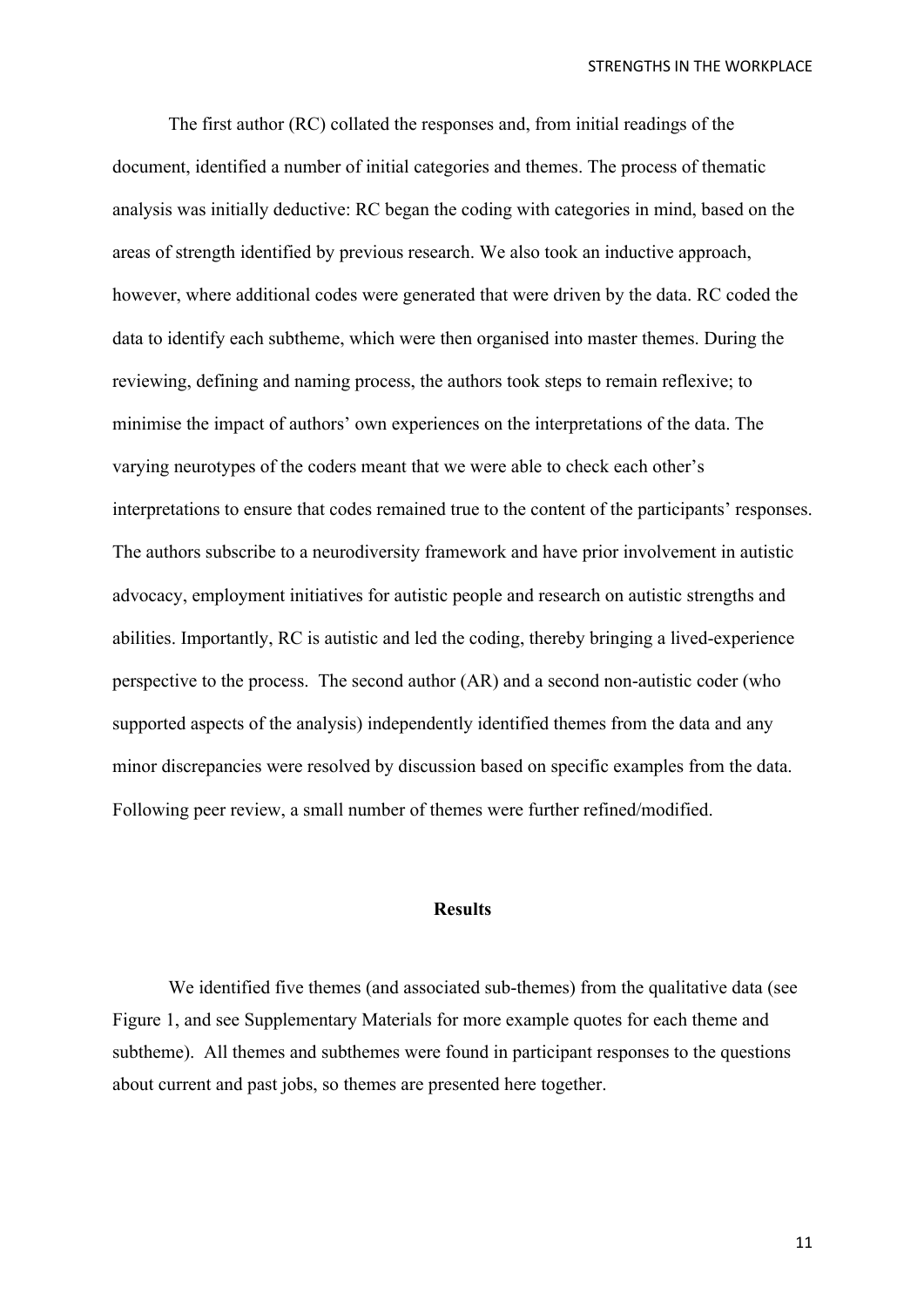

**Figure 1:** Diagram of themes and subthemes

## **Theme 1: Cognitive Advantages**

Autistic participants reported a number of cognitive advantages. First, they spoke of *excellent attention to detail*: "Because of my very strong focus on small details I am able to provide a consistently high standard of work for my clients (sewing machinist)*".* One participant explained how, as a researcher, their attention to detail helped them outperform NT colleagues:

*On this and previous jobs, I have repeatedly 'fired' (presumably) NT colleagues or students from these tasks (i.e. reallocating their time and help elsewhere!) because they just cannot do them at a usable level of accuracy and detail despite extensive training. I find the exacting detail and procedure to be very easy to understand; my colleagues obviously don't (researcher).*

This excellent attention to detail allowed some participants to spot errors that others may have missed. One participant explained how this helped them to proof-read more accurately than NT colleagues as they were good at "picking up errors that others miss e.g. in a book editing, one half came out perfect, the other (which I didn't handle) full of errors" (former sub-editor)*.* Several participants noted that *superior pattern recognition* skills gave them a similar advantage: "[I can] see patterns in data to come up with better systems" *(lecturer).*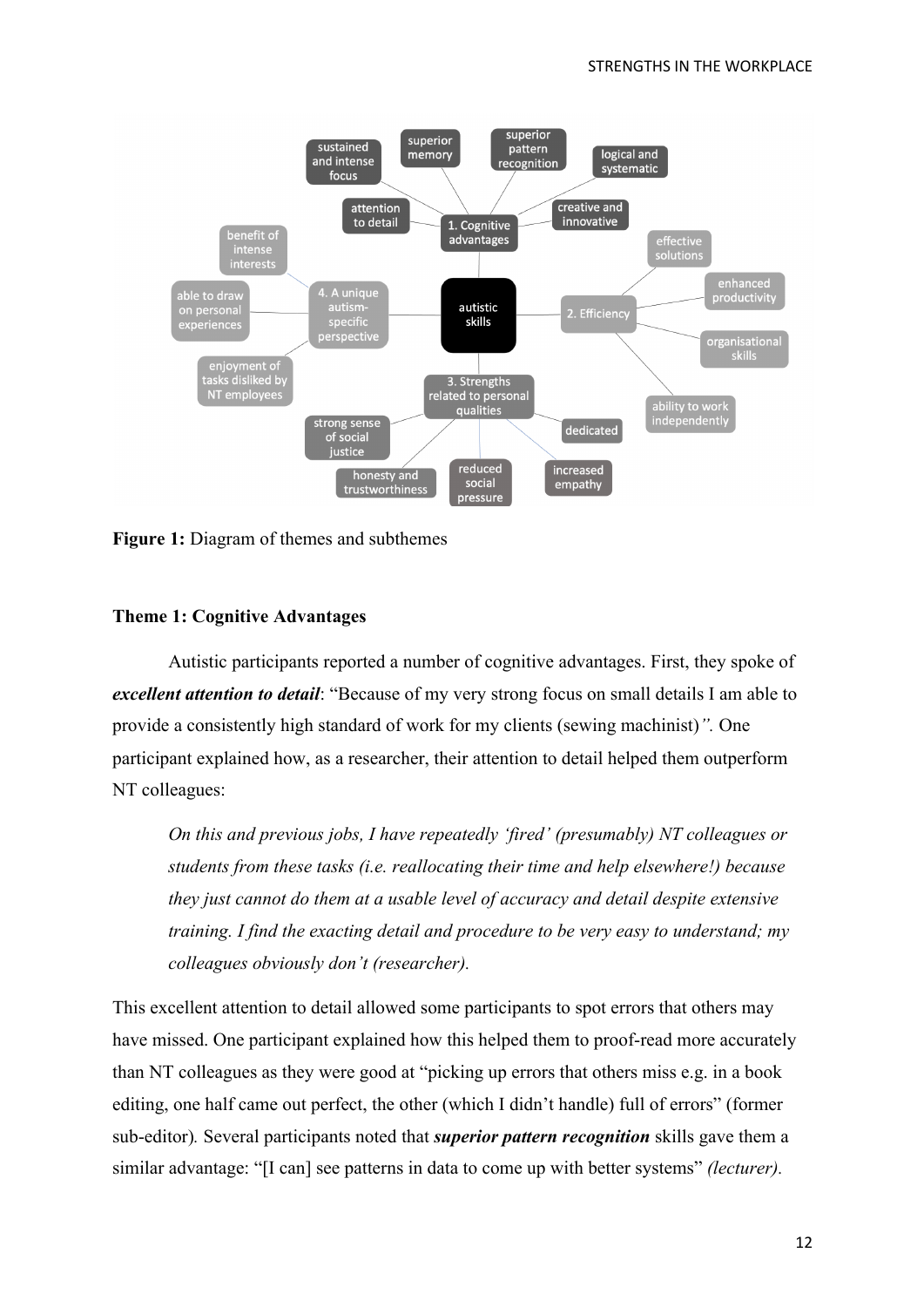Many of the participants in this study identified being able to work *logically and systematically* as a strength related to being autistic. One participant explained how they had an exceptional ability to systematically conduct literature reviews from a vast selection of library books: "*This was one of the happiest two weeks of my life, I think. To be confronted with such a huge system of knowledge and to systematically characterise a part of it, in almost complete silence" (former research assistant).* Many participants noted the ability to show a *sustained and intense focus*, often suggesting it helped them to outperform their NT colleagues who did not have this ability:

*Hyperfocus often helps, once I've got interested in a topic or task. This works well for research, when I can happily read or think about a topic for hours, days…I definitely experience flow states when thinking like this more than my non-autistic colleagues (researcher/lecturer).*

This increased attentional ability also led to increased reliability in the workplace: "*I can maintain quality on repetitive tasks which need 100% concentration (e.g. grading) more than most of my colleagues" (Teacher).* Participants also reported *superior memory skills*, which allowed them to retain a great deal of information.

In addition to more logical and systematic strengths, participants also reported *creativity and innovation* as strengths associated with their autism. Several participants worked in creative industries and noted that their autism made them more creative or able to come up with different and 'quirky' designs. Strengths related to creativity and 'thinking outside the box' were also commonly reported amongst those in caring professions: "*[Autistic people] are famous for our ability to think outside the box. When it comes to solving conflicts this enables us to come up with often unconventional ideas …" (childcare worker).*

#### **Theme 2: efficiency**

In addition, participants felt they performed tasks more *efficiently* than their NT colleagues: "*I am very good at workflow efficiency and figuring out how to do new things rapidly (former mechanic).* Key to this efficiency, were *increased accuracy* (*"[I] spotted several typos on a webpage that colleagues had missed" (Civil Servant)), enhanced productivity (quicker or more productive at tasks on conveyor belt (Manual Labourer)) and excellent organisational skills*: "*In my lab, we need to do a lot of very complicated planning, organizing people, procedures equipment, schedules…I can do and keep track of most of this in my head, and my colleagues definitely cannot" (scientific researcher).* Together, these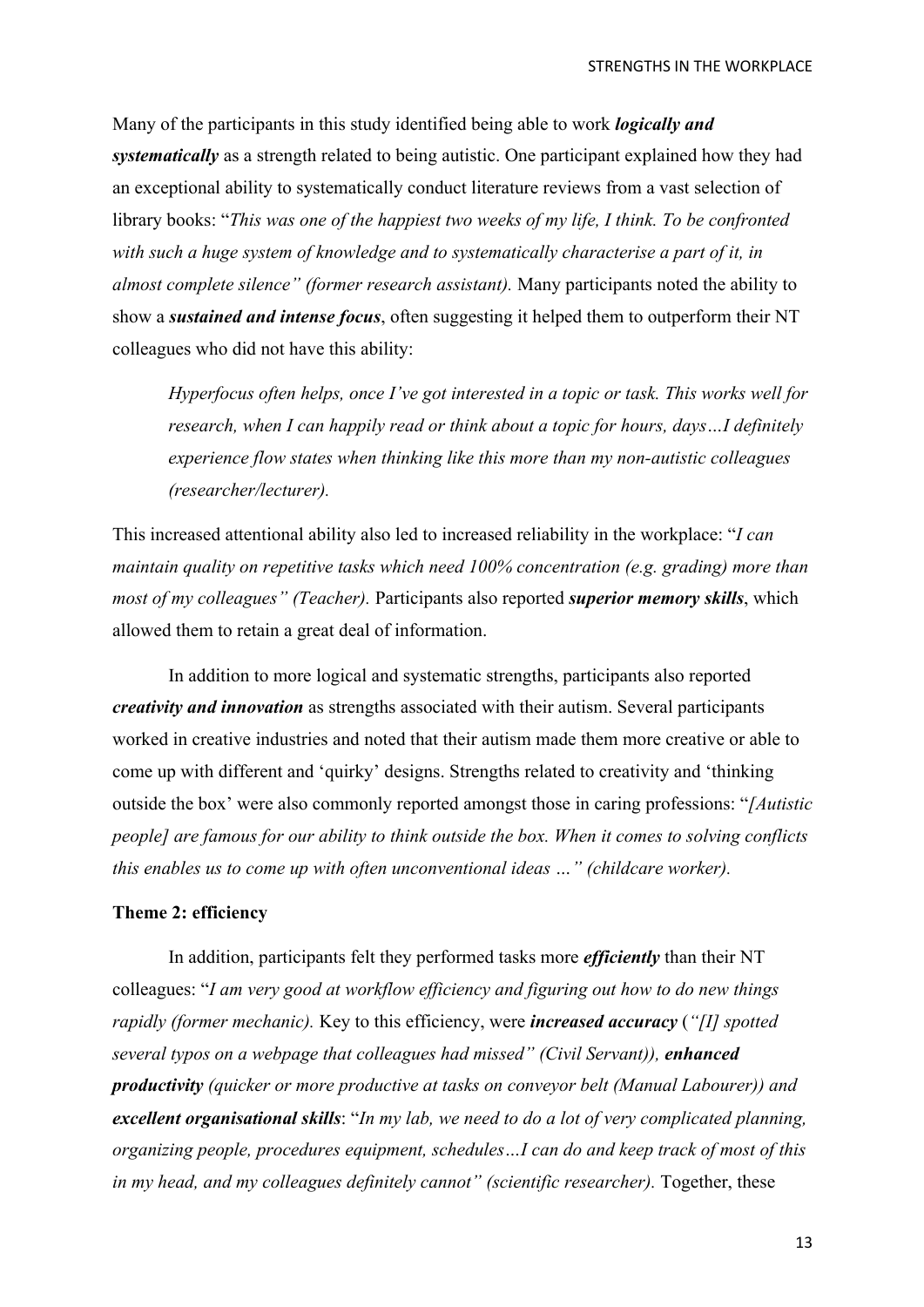allowed many of our participants to come up with more *effective solutions* that their neurotypical colleagues: "*[I am good at] getting things done more quickly than a drawn-out approach whereby something is 'answered' without being answered, and crops up again later, but worse" (Administrative Worker)*. Respondents also credited their *ability to work independently*.

## **Theme 3: personal qualities**

Many participants identified personal qualities, which they associated with their autism and felt were advantageous in the workplace. First, many reported being *honest* and having a *strong sense of social justice and fairness*. For example, participants noted:

*In situations where something seriously wrong was happening, I was the one to speak up about it (former prison officer).*

In many examples, the participants had noticed something which they believed was wrong and had spoken out where their NT colleagues had not. This led to various changes being implemented that improved outcomes for people they were working with.

One participant explained:

*I have a strong sense of right and wrong and if I am asked to cover up something untoward I refuse (police officer).*

However, this participant (alongside several others) suggested that, although they perceived their honesty as a strength, their employers and/or colleagues (particularly those in senior management) did not always agree, which sometimes led to conflict. Nevertheless, many participants did feel that they had personal qualities related to their autism which benefitted them greatly in the workplace.

Participants also reported being *extremely dedicated* to their work, with a strong work ethic and genuine passion for their work. For example, one participant noted:

*It is more important to me than to my neurotypical colleagues to ensure that all data is 100% transferred and accurate and that all processes and actions are documented thoroughly (university admin officer).*

A number of participants alluded to the benefits of being less socially-focussed than their non-autistic colleagues and explained how this *reduced social pressure* allowed them to excel in the workplace. For example, some highlighted their enhanced objectivity: *"I would*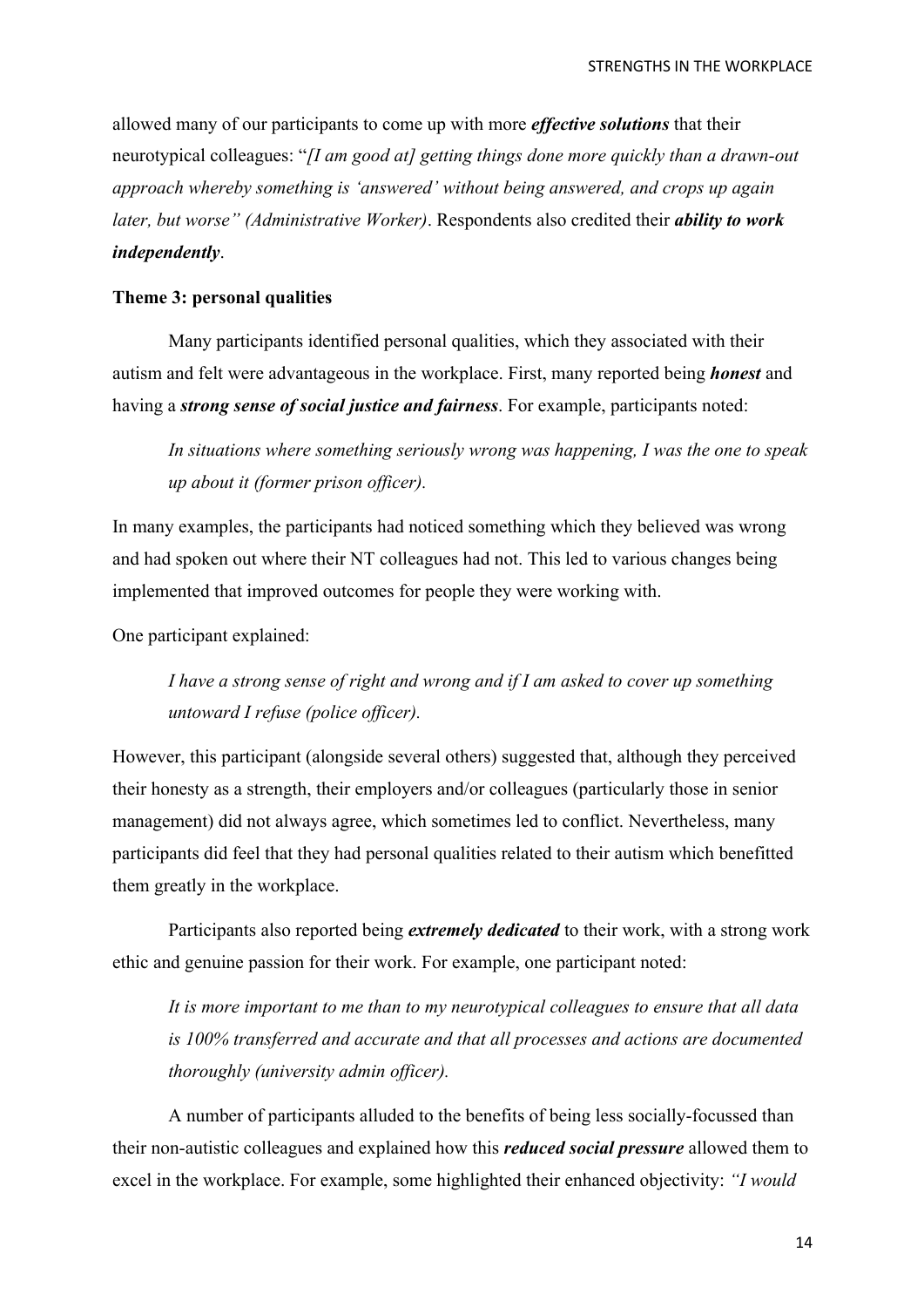*say I am less susceptible to group think when being asked for an opinion about something" (policy development)*. For others, the reduced social emphasis led to greater efficiency: "*Disinterest in small talk & general self-promotion leads to greater productivity" (Administrator).*

Participants also noted that being autistic gave them *increased empathy* when working with other autistic or disabled people*,* or others who were deemed somehow 'different' compared to societal norms. Several participants in the present study explained how they felt this benefitted them in their roles: "*I tend to do very well with creating a safe space for people [who] for some reason are misfits" (learning support assistant, transcultural counsellor).*

### **Theme 4: A unique perspective**

Our participants remarked on the unique perspective that being autistic allowed them to take. For example, the *ability to draw on personal experiences* enabled them to help others in a similar situation. One participant, a teacher working with d/Deaf students, explained how being autistic helped them to engage with their students:

*[I am good at] bridging the gap between Deaf and hearing communities – I understand both and can effectively mediate and adjust language use (Autistic and Deaf mindsets/cultures are both very literal) (special education teacher).*

For this participant, their experience of being autistic helped them to adapt their teaching methods in a way which made sense to their students. These examples demonstrate how being able to reflect upon their own experiences as autistic people is useful in the workplace, particularly for those working in caring professions or education.

Several participants suggested that *intense interests* led to a desire to find out more about their area of work ("*Because teaching is a special interest, I am always trying to learn about ways to improve my teaching" (teacher)* and meant that they had a superior knowledge base compared to their NT colleagues, particularly in niche or under-researched areas: *"I write good, useful articles covering subjects no one else (maybe on the whole net) have written about" (former sub-editor).*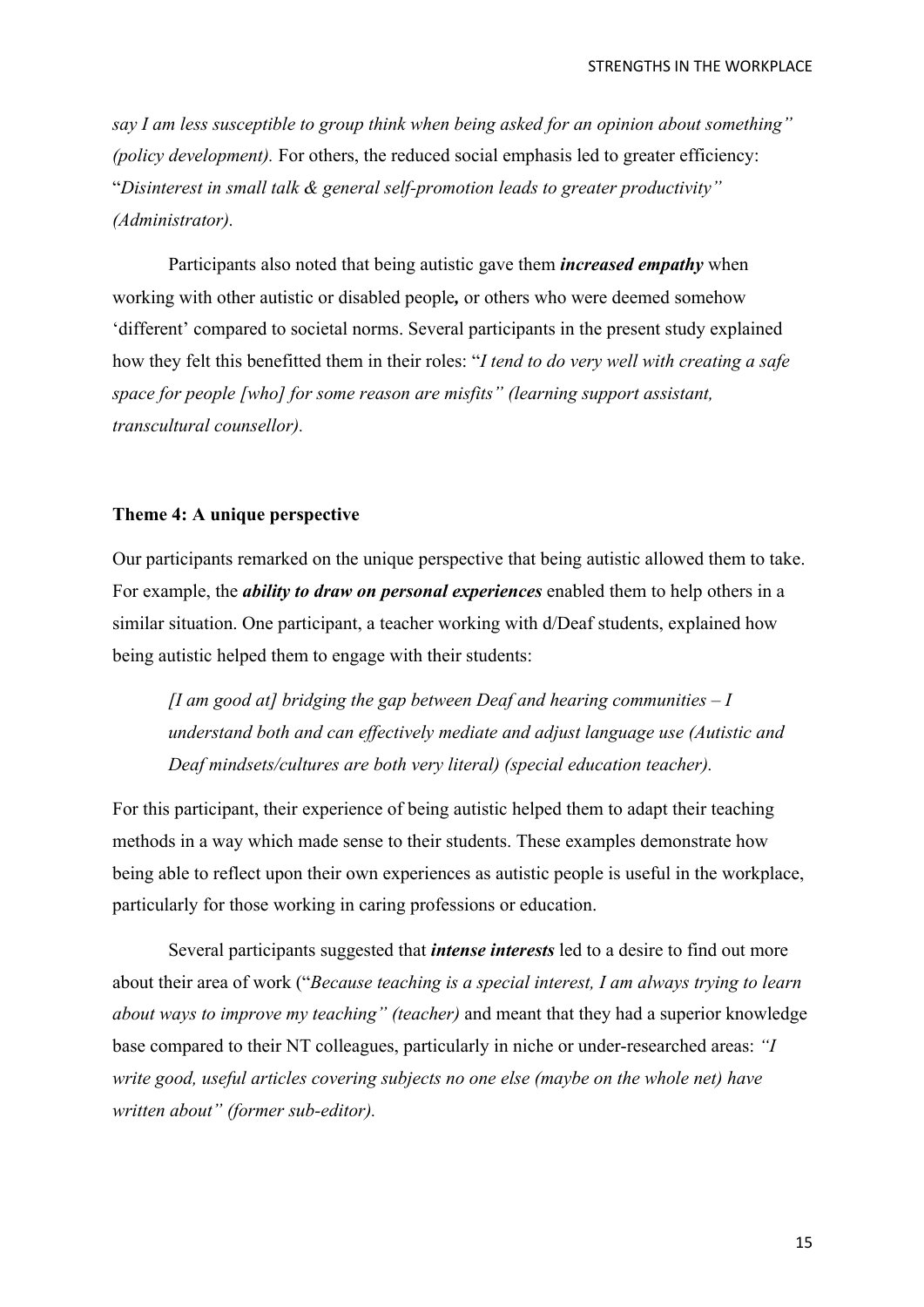Similarly, some participants expressed a particular *enjoyment or willingness to do jobs or perform tasks which NT employees may dislike*. For example, one participant, a university lecturer, explained how they enjoyed the repetitive nature of teaching the same course every year: "*Colleagues do not believe that I am v happy to still teach the first year intro course after 15 years doing it" (university lecturer).*

#### **Discussion**

The results of this study demonstrate that, based on the lived experiences of autistic people, there are many employment-related strengths that can be attributed to being on the autistic spectrum. These centred on cognitive skills (e.g. attentional superiorities), personal qualities (e.g. honesty and dedication) and the unique perspective that being autistic offered (e.g. empathy for those with differences).

Many of the skills map onto the cognitive strengths of autistic people reported in previous literature. For example, excellent attention to detail<sup>17</sup>, superior pattern recognition<sup>14</sup> and being logical and systematic<sup>26</sup>, have all been recognised as areas in which many autistic people excel. In the present study, we have shown how these skills are reflected in the workplace. Further, we found these advantages not only for participants employed in industries that have been traditionally associated with autistic employment (e.g. IT) but across a wide range of sectors (e.g. creative industries, hospitality etc). Likewise, the personal qualities shared in the present study have also been noted previously. Russell et al.<sup>15</sup> and Wong et al.<sup>19</sup> found that autistic people reported high levels of honesty outside and inside the workplace.

There were two areas of strength, however, that are inconsistent with much previous research. First, while many of our participants mentioned superior organisational skills, research has consistently suggested that autistic people often display deficits in executive functioning, which includes organisational abilities<sup>14</sup>. It is possible, then, that a lower degree of impairment in executive functioning is a mediating factor in the difficulties autistic people face regarding finding and maintaining employment. It would be interesting for future research to assess to what extent impairments (or lack of) in executive functioning are related to the ability of autistic people to access work.

Second, our results counter the concerning mis-characterisation that autistic people lack empathy. Contrary to the work of researchers such as Lombardo et al., $^{27}$  who suggested that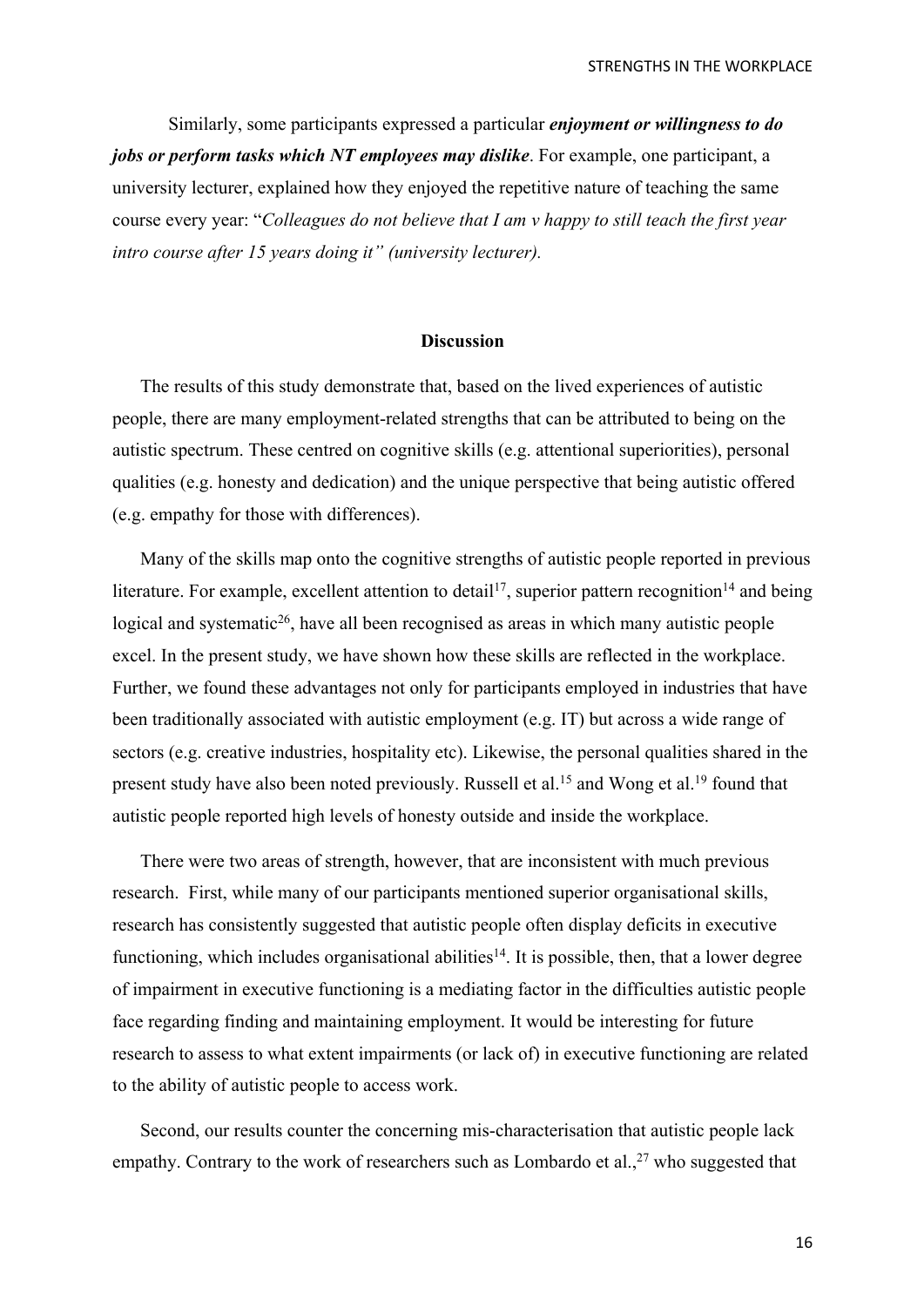autistic people have a reduced capacity for empathy, many participants in this study worked in caring professions and identified increased empathy as a strength associated with autism. This was particularly evident amongst those working with other autistic or disabled people as well as those who society might consider 'different'. This could be linked to the 'double empathy problem<sup>'28</sup>, which suggests that autistic people struggle to empathise with nonautistic people (and vice versa) but that they are more effective than non-autistic people at empathising with fellow autistic people. This indicates the value in having autistic people working with others who experience similar challenges. Indeed, much recent research – together with first-hand accounts from those with lived experience – has undermined the suggestion that empathy is reduced in autistic people. Instead, evidence for a heightened empathic response has been noted whereby autistic people experience more intense, allencompassing empathy than non-autistic people<sup>29</sup>. Further, it has been noted that the measures used to characterise empathy in previous research are unsuitable for use with the autistic population $30$ .

There was great consistency between our findings and those of Russell et al., <sup>15</sup>: all the skills described by their participants when reflected on daily life in general were also reflected by our participants when considering their workplace experiences. In addition, those who took part in our study remarked on the value of holding different preferences and viewpoints to their neurotypical colleagues. For example, in the way this allowed them to successfully complete tasks that non-autistic employees were not able to, or did not wish to engage with. While it would be unethical for employers to assume that their autistic employees would be willing to undertake tasks others dislike without asking them first, our findings highlight the importance for autistic people to have access to specific careers support to help them identify what kind of work they would enjoy whilst making good use of their strengths. This was echoed by a number of our participants who discussed the positive outcomes when working in an area linked to their intense interests. Wehman et al.<sup>31</sup> describe a detailed assessment process for autistic people looking to find work, involving interviews, observations and situational assessments whereby a support worker would observe the jobseeker whilst they tried out a number of different jobs in different workplaces. Once the person was employed in a suitable job, employment specialists would help them to develop strategies to cope with the workplace, such as creating a visual timetable and writing short scripts for common workplace interactions. It is interesting that 72.2% of jobs found were classed as 'customised employment', whereby the employer created a job specification for an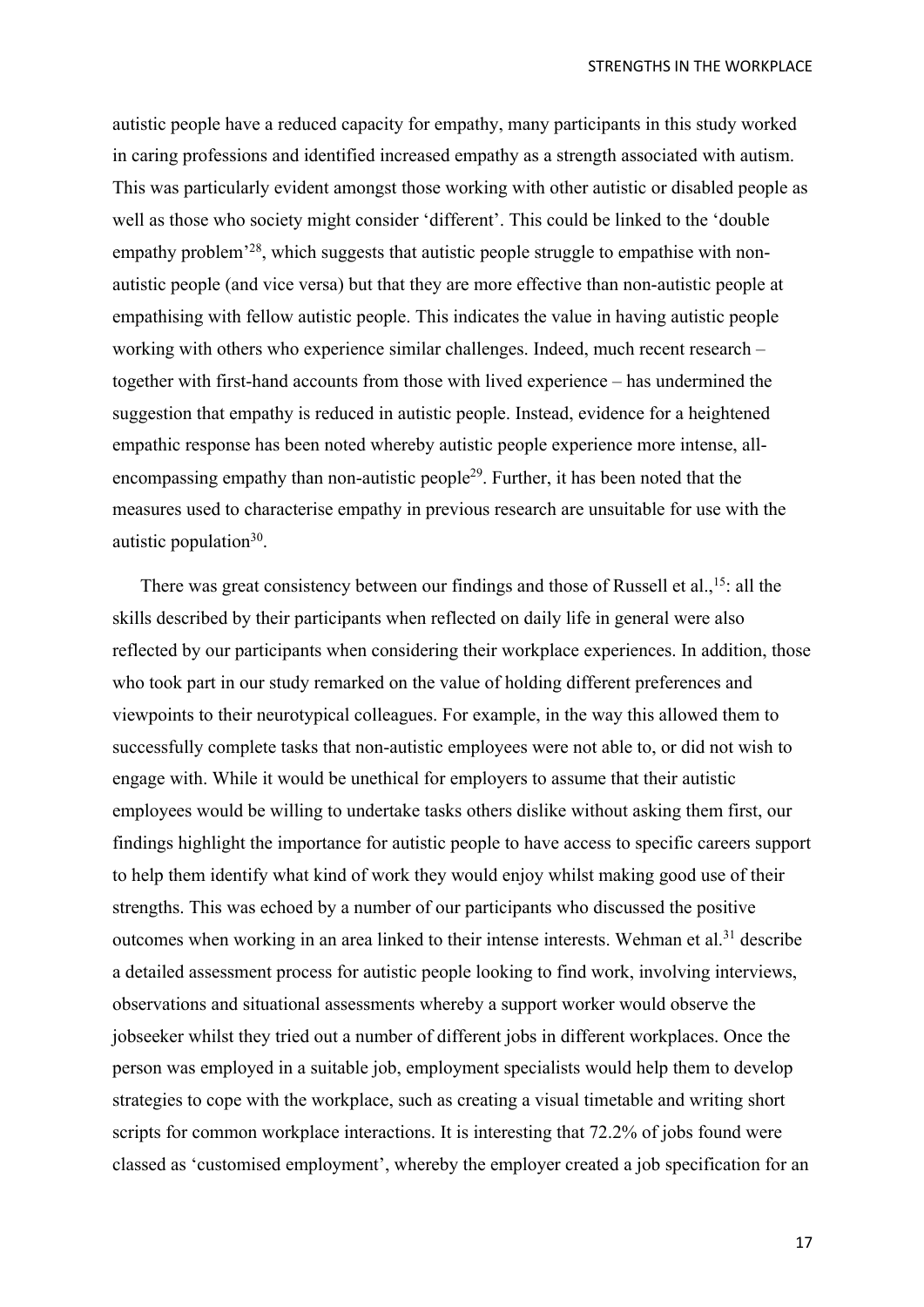individual worker rather than fill an existing vacancy. Although exact figures are not given, they found that the majority of participants were able to retain their jobs for over a year. Similarly, some evidence for the value of special interests in the workplace (both in terms of providing comfort to the autistic employee, and with respect to career success) was reported by a small group of employed autistic people in Switzerland<sup>32</sup>.

While we welcome the growing emphasis on autistic employment within the research literature in recent years, there remain only limited studies which focus on workplace skills and abilities<sup>33</sup>. In addition, this work has been criticised as potentially perpetuating a stereotype – albeit positive – that can undermine the heterogeneity of the autistic population and the diverse strengths, challenges and support needs that may accompany this diversity $34$ . Our study aimed to highlight the individual, first-hand, experiences of autistic employees' advantages in the workplace. While some of the skills reported by our participants map onto those previously reported (e.g. non-social superiorities reported by employers<sup>35</sup> and autistic people themselves<sup>36</sup>), those who took part in our study spoke about a wide range of additional strengths related to their personal qualities and social skills.

#### **Limitations of the Work**

This report is the first study to examine strengths from the autistic perspective specifically in relation to employment. We must acknowledge, however, the exploratory nature of our study and the limitations of our work.

First, we note the limitations of the participant group and, consequently, how far the findings can be generalised. Our study, by nature of collecting data via an online questionnaire, required a certain level of cognitive ability and may not, therefore, have been accessible to autistic people with intellectual disability (ID) or other language/communicative difficulties. Subsequent research should examine the views of autistic people with ID with regard to skills in the workplace. Our participant group was also predominantly female, despite rates of autism diagnoses remaining higher for men than for women. With respect to participant occupations, a large number worked in the education field. This may have been due to the networks we used to distribute our survey (as both authors are within the education field themselves) and might have resulted in this increased recruitment of female participants (women are over-represented in the teaching professions). This difference between the demographics of our participant group and the demographics of the wider autistic population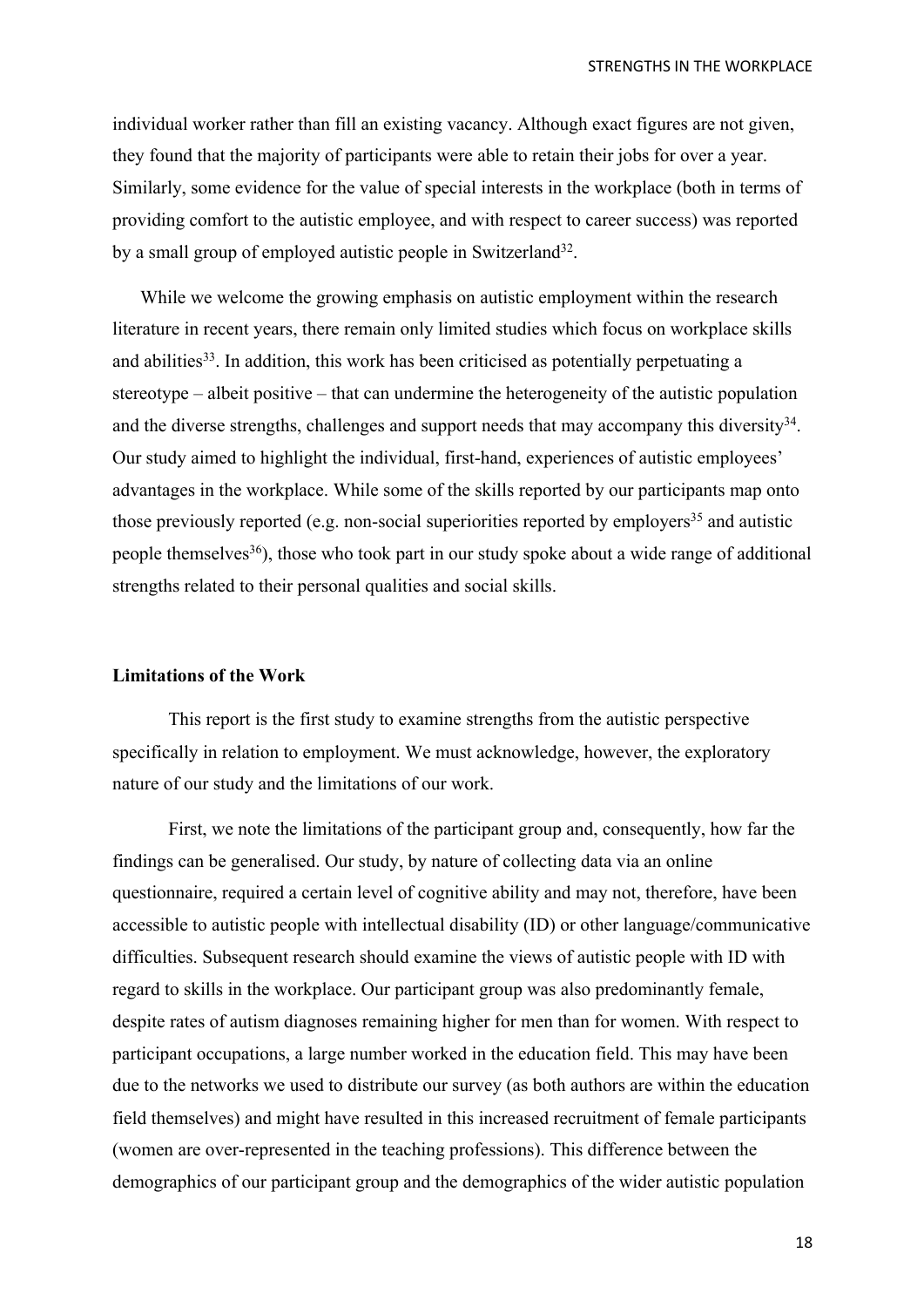should be taken into account when considering the generalisability of our findings. Despite this, the consistency of our findings with anecdotal accounts of strengths experienced by those in technology-based sectors (who were not well-represented in the current study) reinforce the validity of our results<sup>37</sup>. It is possible, however, that the discrepancies between our work and previous studies (i.e. reports of superior executive function and empathy) may be gender-specific.

We also welcomed participants from any global location as we felt that the workplace strengths experienced by autistic adults were important to highlight, irrespective of location. As such, though most participants were from the UK, a fifth were from the USA and a small minority were from other Western countries. Given that experiences may differ for those in different countries due to socio-cultural factors related to both autism and employment, future studies should compare the experiences of autistic people across the world.

Further, while the majority of our participants reported being clinically-diagnosed as autistic, we chose to also include those who were self-diagnosed or in the process of seeking a clinical diagnosis. As noted above, we feel that this is important due to the barriers (cost, anxiety, limited access to services) that many people experience when pursuing an autism diagnosis<sup>38</sup>. We acknowledge, however, that the experiences of those with and without clinical diagnoses may be different.

Second, because our study focussed on skills that had been experienced in the workplace, we required participants to have experience of employment. Our findings, therefore, do not take into account the experiences of autistic people who have never had a job, which may account for up to 40% of autistic individuals<sup>2</sup>. It would therefore be valuable for similar research to be undertaken to ascertain what strengths might be relevant to autistic people without experience of employment and how these could be utilised to help people access work.

Third, the present work was limited to consideration of positive aspects of being on the autistic spectrum, yet we know that many autistic differences can be both an advantage and a challenge – depending on the situation<sup>15</sup>. As such, there is likely to be a complex interplay between a person's autism-related strengths and associated challenges. For example, several participants mentioned being able to perform repetitive manual tasks quickly and effectively, which might suggest they would be well-suited to working in a factory. However, autistic people often experience sensitivity to sensory input such as noise, bright lights and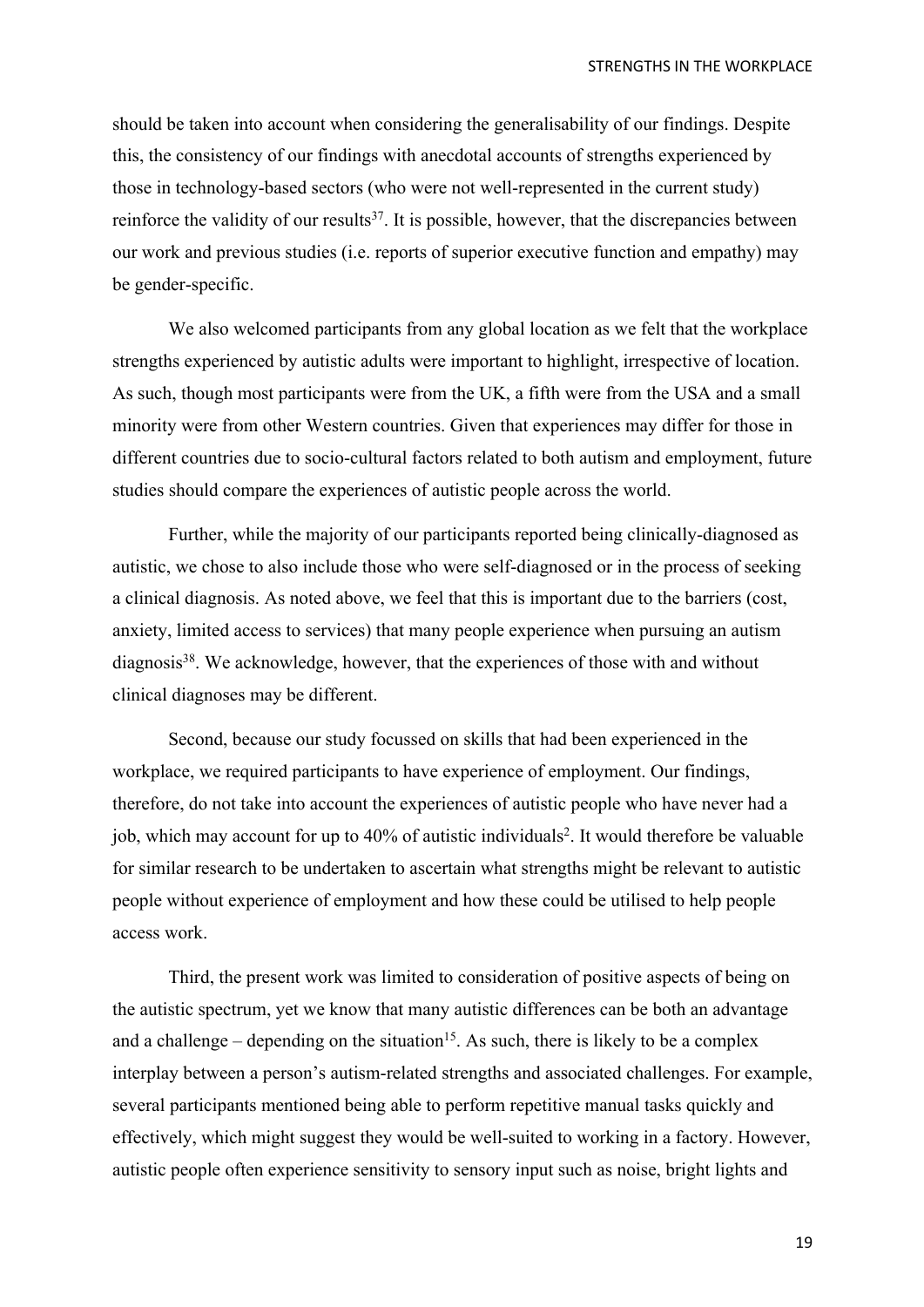busy environments<sup>39</sup>. A factory will inevitably involve many of these sensory challenges, making it difficult for an autistic person to utilise their strengths there. Future research should consider in more depth this nuanced impact of autistic traits within the workplace.

Lastly, our results are based on self-reported strengths and abilities rather than independent observations or assessments, and therefore reflect perceptions that are inevitably subjective. Our aim with this study, however, was to understand autistic people's own perceptions of their strengths in the workplace, rather than quantitatively measuring performance or reporting on what others may perceive about autistic employees.

## **Conclusion**

Overall, our research suggest that employers would be wise to consider how they can support autistic employees to utilise their strengths in a workplace context: benefiting both the employers and their autistic employees. We hope that this study will also have a positive impact on autistic people who may, by reading these findings, be able to spot some of these strengths in themselves. Identifying their own strengths, with support where necessary, may help autistic people to make decisions about what employment might be right for them and to recognise the immense value which they can bring to the workplace. The findings may also help those working with autistic people as they prepare for employment, to help autistic people identify their own unique strengths which can be applied to the workplace.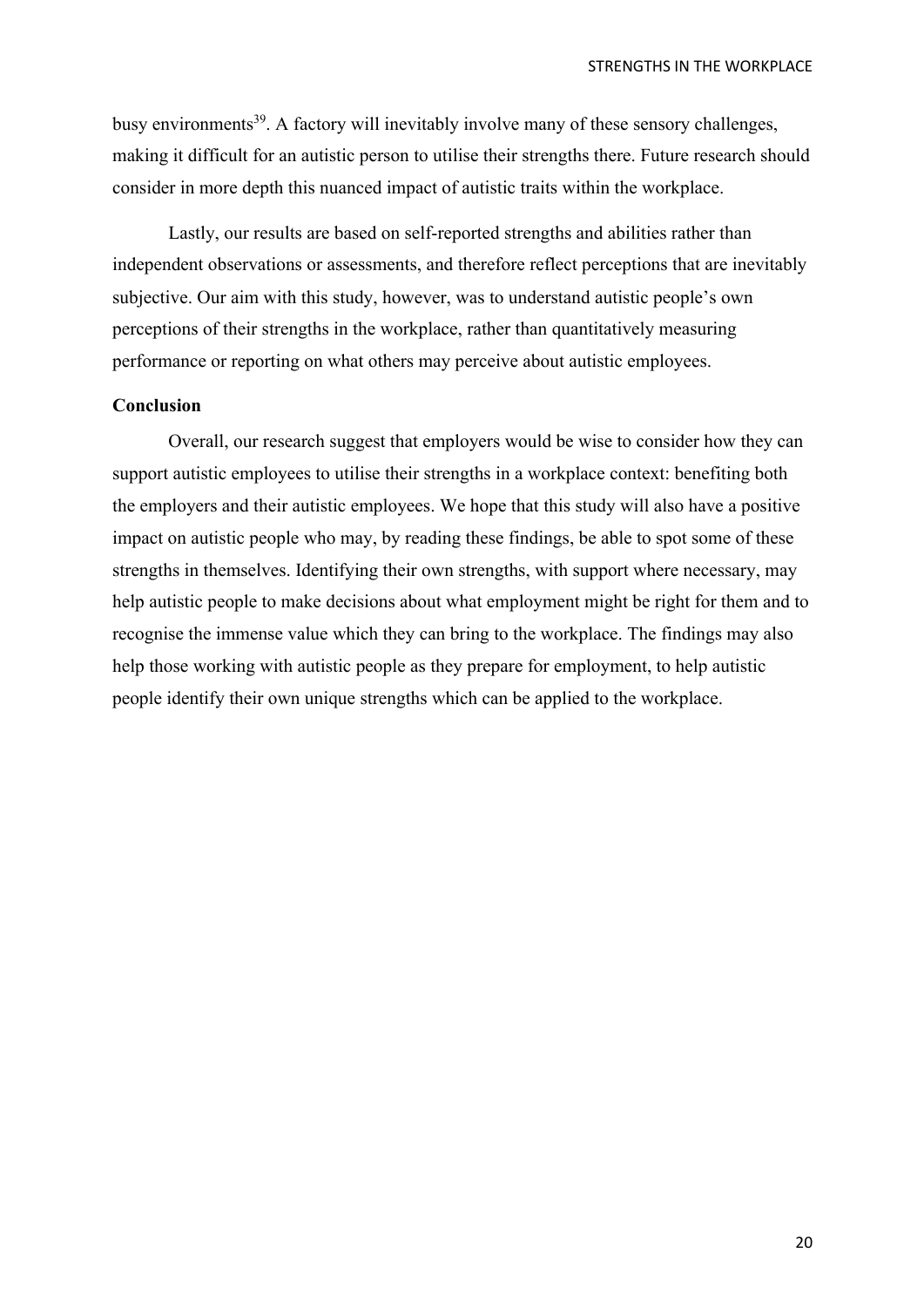## **Acknowledgements**

The authors would like to thank Andrew Cope for his contributions to the analysis, and Sarah Cope and Laura Crane for their support during data collection, analysis and initial write-up phases of the project.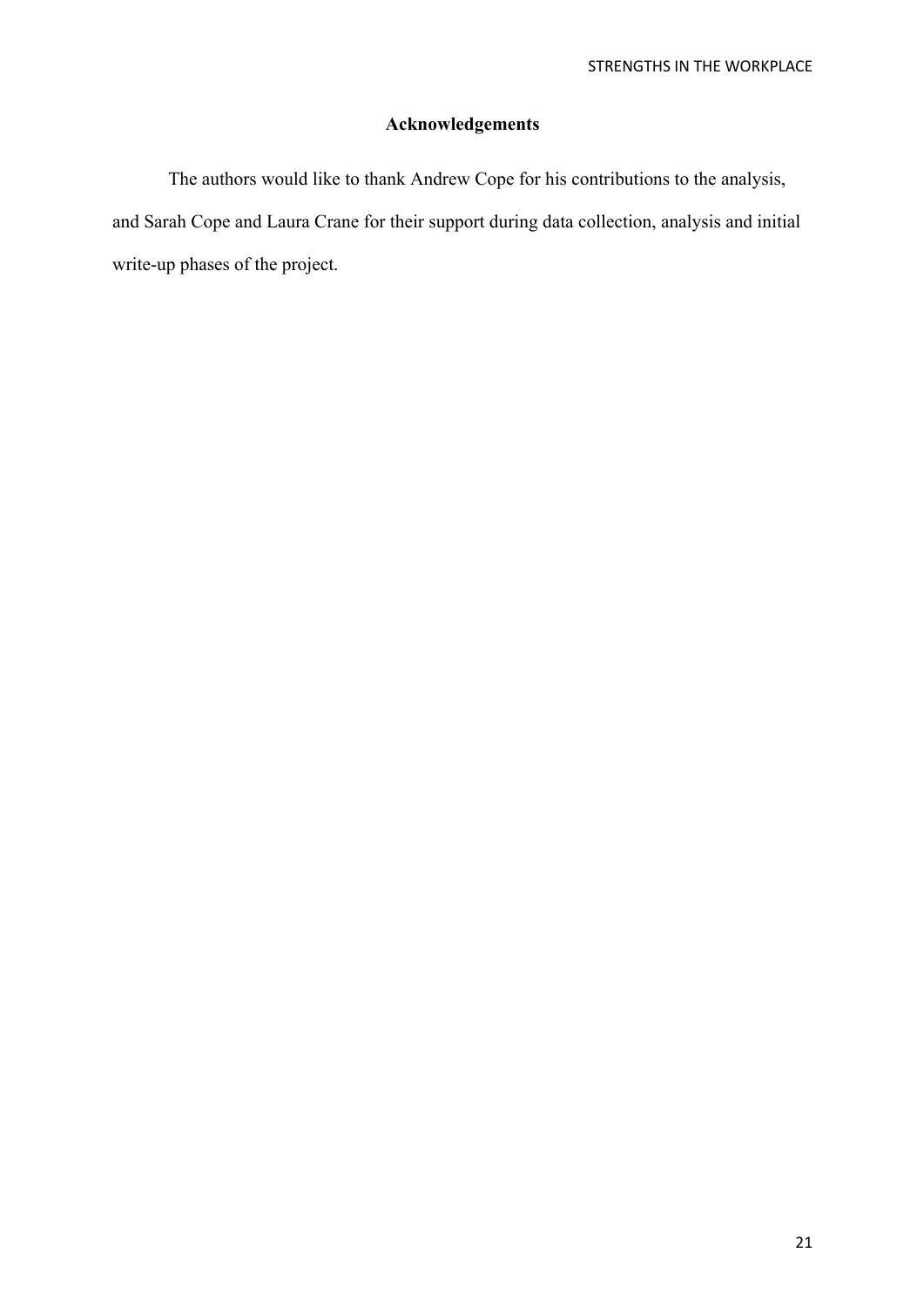## **Author Contribution Statement**

RC and AR contributed to the study concept and developed the survey questions. RC led participant recruitment, designed the online questionnaires, extracted the data. RC and AR conducted data analysis. RC and AR drafted the manuscript.

Both authors have reviewed and approved this manuscript prior to submission. This manuscript has been submitted solely to this journal and is not published, in press, or submitted elsewhere.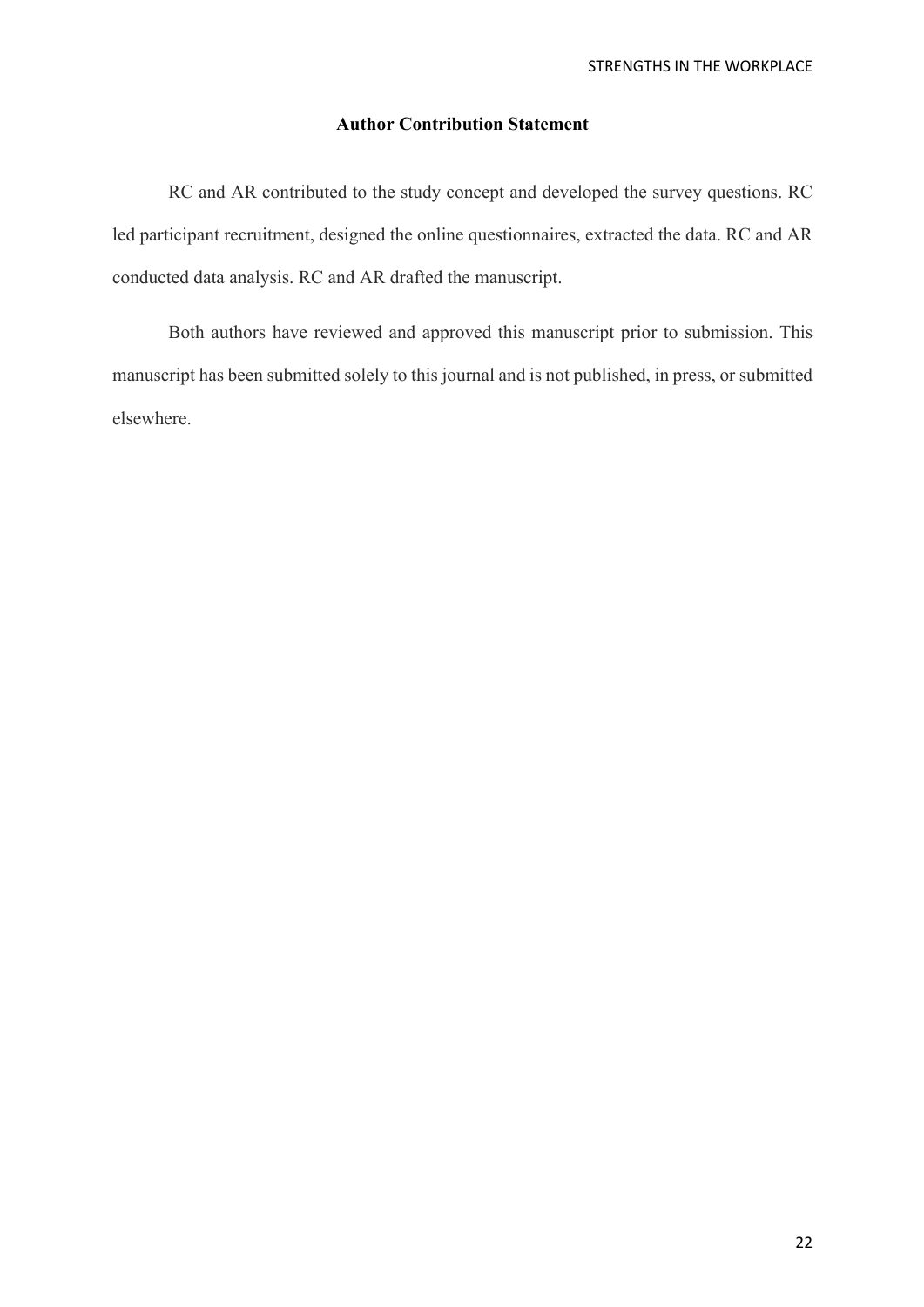## **Funding Statement**

There was no funding specifically associated with this study. Work at the Centre for

Research in Autism and Education (CRAE) is supported by Pears Foundation.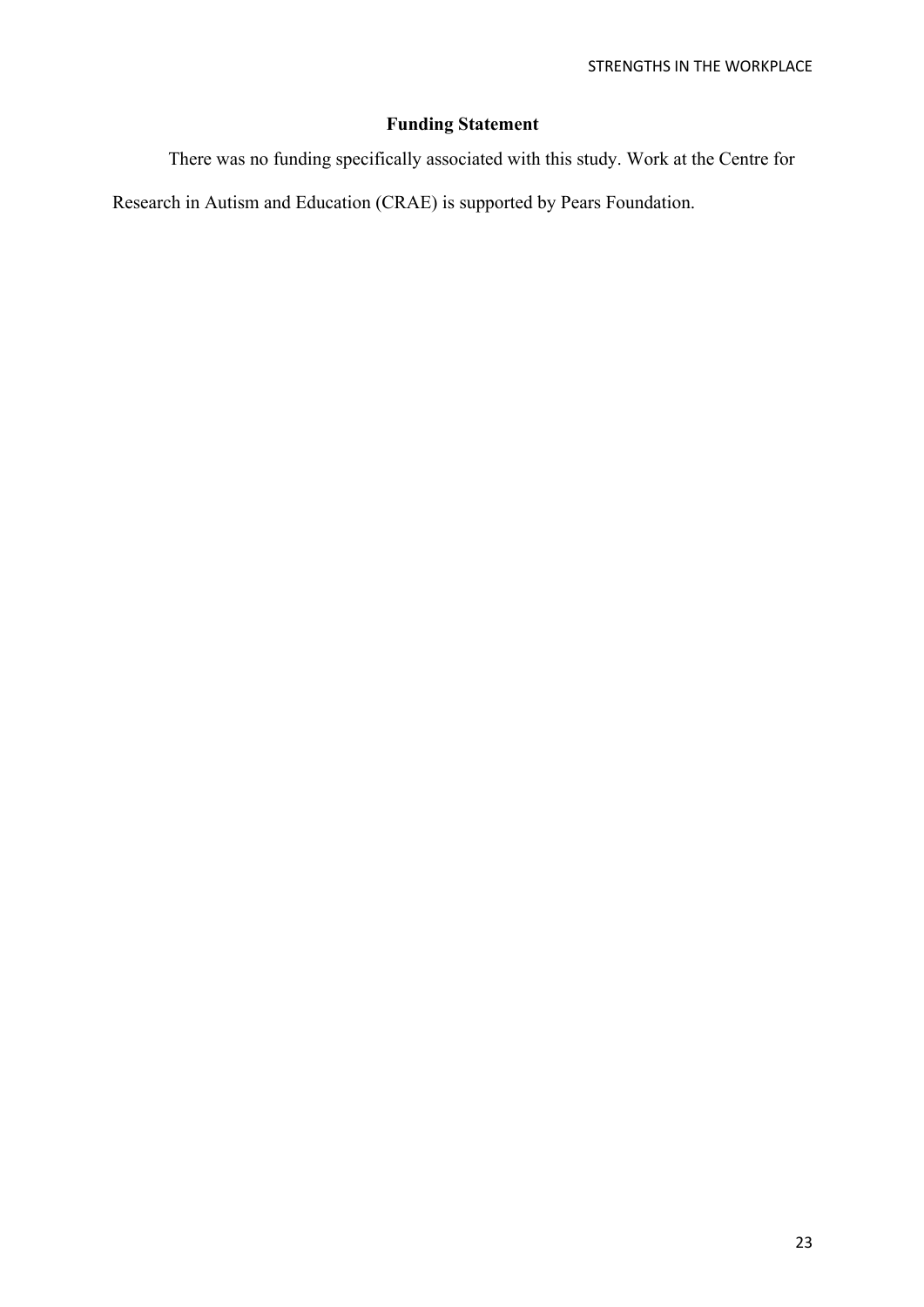#### **References**

- 1. Office for National Statistics. (2021). *Outcomes for disabled people in the UK - Office for National Statistics*. Available at: https://www.ons.gov.uk/peoplepopulationandcommunity/healthandsocialcare/disability/ar ticles/outcomesfordisabledpeopleintheuk/2020
- 2. National Autistic Society (2016). *The autism employment gap: Too Much Information in the workplace.* Available at https://www.autism.org.uk/what-we-do/news/government-musttackle-the-autism-employment-gap
- 3. Ullman, M.T. & Pullman, M.Y. (2015). A compensatory role for declarative memory in neurodevelopmental disorders. *Neuroscience and Biobehavioral Reviews*, 51: 205-222. DOI: 10.1016/j.neubiorev.2015.01.008.
- 4. Camm-Crosbie, L., Bradley, L., Shaw, R., Baron-Cohen, S. & Cassidy, S. (2018). 'People like me don't get support': Autistic adults' experiences of support and treatment for mental health difficulties, self-injury and suicidality. *Autism,* 23(6): 1431–1441. DOI: 10.1177/1362361318816053
- 5. Weiss, J. & Fardella, M.A. (2018). Victimization and perpetration experiences of adults with autism. *Frontiers in Psychiatry.* 9: 1-10. DOI: 10.3389/fpsyt.2018.00203
- 6. Hendricks, D. (2010). Employment and adults with autism spectrum disorders: Challenges and strategies for success. *Journal of Vocational Rehabilitation,* 32: 125-134. DOI: 10.3233/JVR-2010-0502
- 7. Singer, J. (2017). NeuroDiversity: The birth of an idea. n.p.: Judy Singer.
- 8. Johnson T. & Joshi, A. (2014). Disclosure on the autism spectrum: Understanding disclosure among employees on the autism spectrum. *Ind Organ Psychol.,* 7(2): 278–281.
- 9. Flower R, Dickens L, Hedley D. (2019). Barriers to employment for individuals with autism spectrum disorder: Perceptions of autistic and non-autistic job candidates during a simulated job interview. *J Intellect Disabil Res.,* 63(7): 652.
- 10. den Houting J. Neurodiversity: An insider's perspective. *Autism*. 2019;23(2):271-273. doi:10.1177/1362361318820762
- 11. Wing, L. (1996). *The Autistic Spectrum*. London: Robinson.
- 12. Treffert, D.A. (2009). The savant syndrome: an extraordinary condition. A synopsis: past, present, future. *Philosophical Transactions of the Royal Society*, 364(1522): 1351–1357. DOI:10.1098/rstb.2008.0326
- 13. Mottron, L., Dawson, M., Soulières, I., Hubert, B. & Burack, J. (2006). Enhanced perceptual functioning in autism: an update, and eight principles of autistic perception.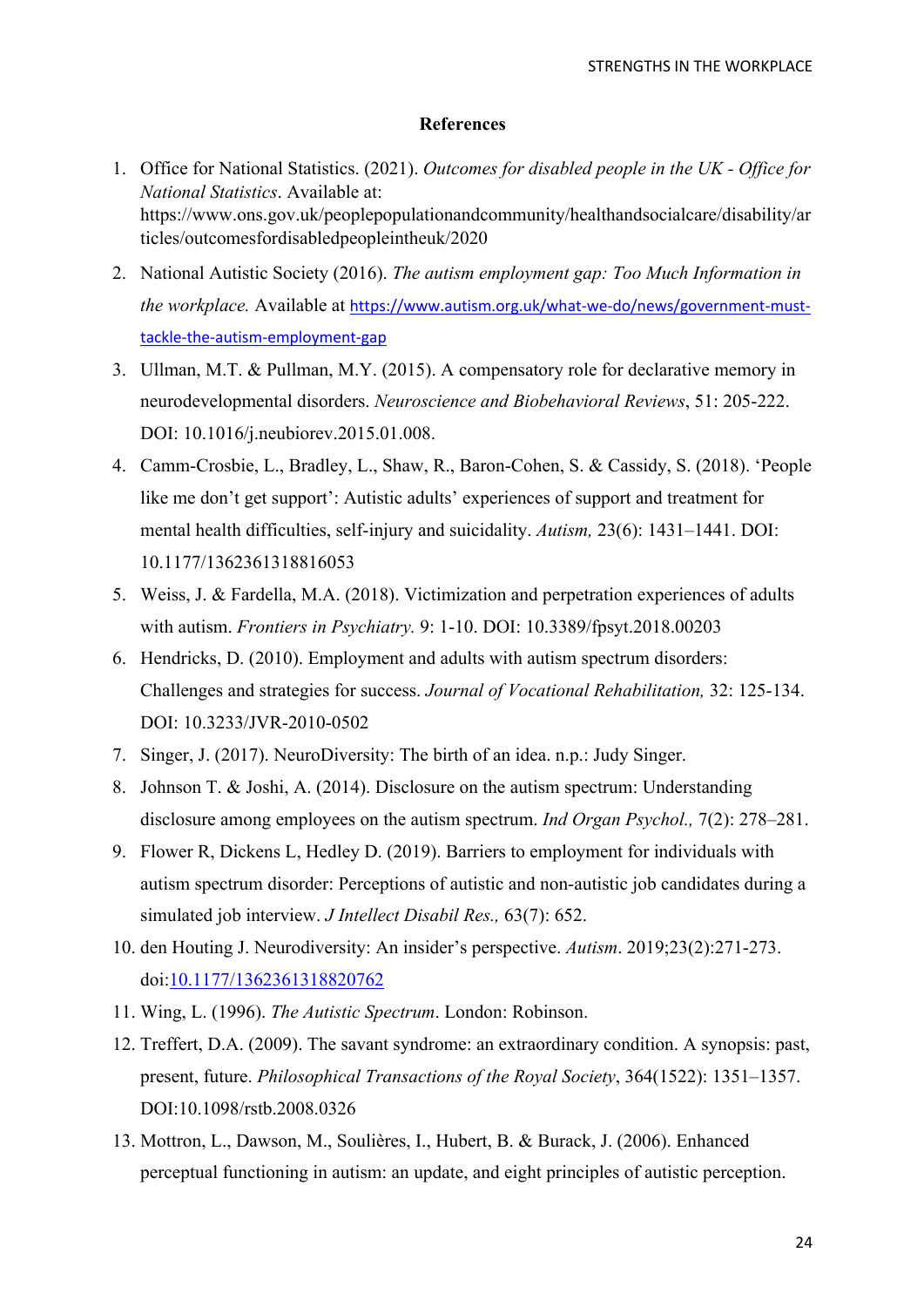*Journal of Autism and Developmental Disorders*. 36(1): 27-43. DOI: 10.1007/s10803- 005-0040-7

- 14. Atwood, T. (2015). *The Complete Guide to Asperger's Syndrome*. London: Jessica Kingsley Publishers.
- 15. Russell, G., Kapp, S.K., Elliott, D., Elphick, C., Gwernan-Jones, R. & Owens, C. (2019). Mapping the autistic advantage from the accounts of adults diagnosed with autism: a qualitative study. *Autism in Adulthood,* 1(2). DOI: 10.1089/aut.2018.0035
- 16. Silberman, S. (2001). *The Geek Syndrome.* Available at https://www.wired.com/2001/12/aspergers/
- 17. Scott, M., Milbourn, B., Falkmer, M., Black, M., Bӧlte, S. … Girdler, S. (2019). Factors impacting employment for people with autism spectrum disorder: a scoping review. *Autism,* 23(4), 869–901. DOI:10.1177/1362361318787789
- 18. Charlton, J.I. (1998). *Nothing About Us Without Us: Disability Oppression and Empowerment.* Berkley: University of California Press.
- 19. Wong, P.S., Donelly, M., Neck, P.A. & Boyd, B. (2018). Positive Autism: investigation of workplace characteristics leading to a strengths-based approach to employment of people with autism. *Revista de Management Comparat International,* 19(1): 15-30. DOI: 10.24818/RMCI.2018.1.15
- 20. Sarrett, J.C. (2016). Biocertification and Neurodiversity: the role and implications of selfdiagnosis in autistic communities. *Neuroethics,* 9:23–36. DOI: 10.1007/s12152-016- 9247-x
- 21. Qualtrics. (2019). Qualtrics Version 1.31.1. Provo, Utah: Qualtrics LLC.
- 22. British Psychological Society (2014). *Code of Human Research Ethics*. Available at https://www.bps.org.uk/news-and-policy/bps-code-human-research-ethics-2nd-edition-2014
- 23. British Psychological Society (2017). *Ethics Guidelines for Internet-mediated Research.* Available at https://www.bps.org.uk/news-and-policy/ethics-guidelines-internetmediated-research-2017
- 24. IBM (2019). *SPSS Statistics 26 for Windows User's Guide*. Chicago, IL: SPSS, Inc.
- 25. Braun, V. & Clarke, V. (2008). Using thematic analysis in psychology. *Qualitative Research in Psychology*, 3(2), 77-101. DOI: 10.1191/1478088706qp063oa
- 26. Baron-Cohen, S., Ashwin, E., Ashwin, C., Tavassoli, T. & Chakrabati, B. (2009). Talent in autism: hyper-systemizing, hyper-attention to detail and sensory hypersensitivity.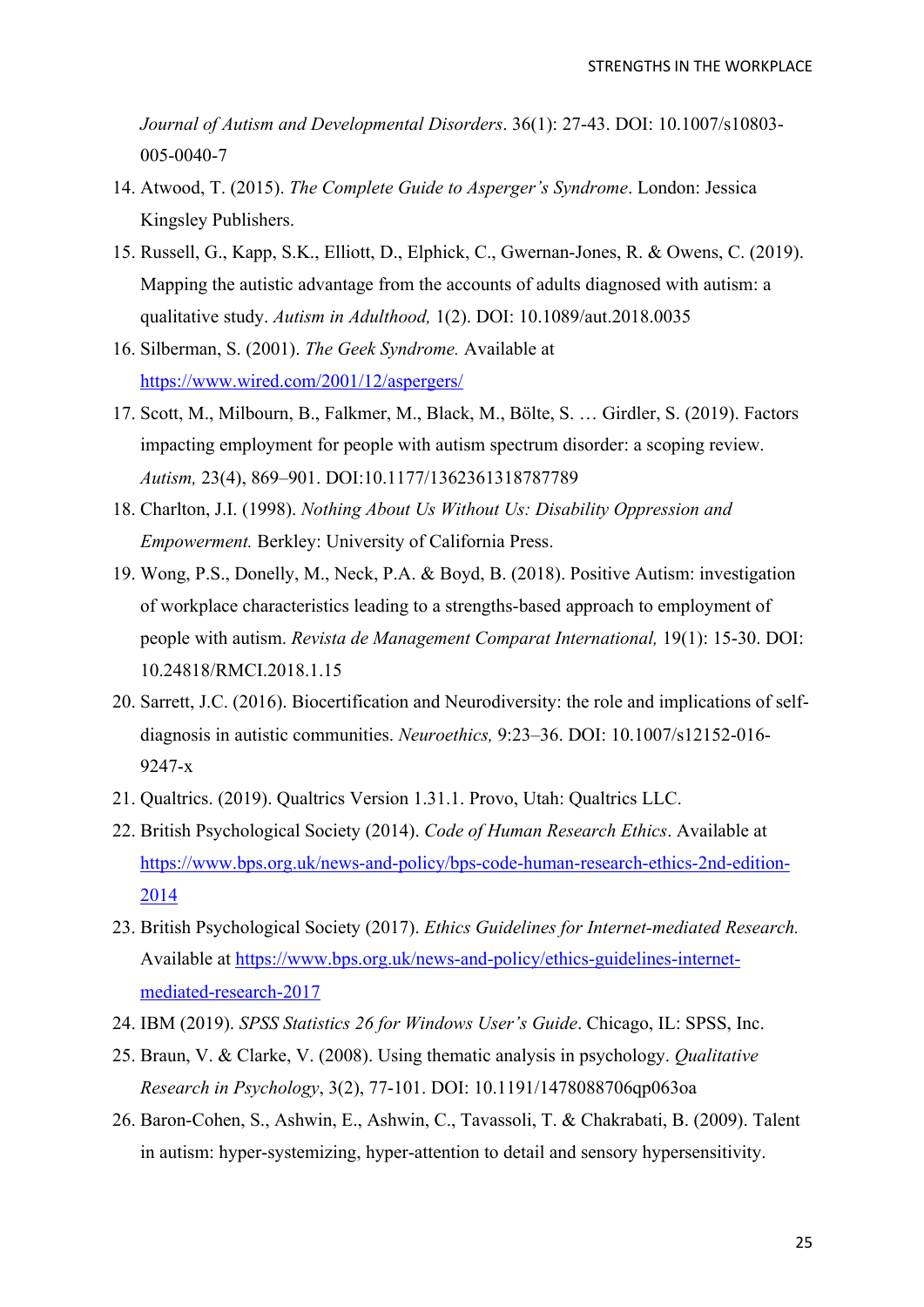*Philosophical transactions of the Royal Society of London. Series B, Biological sciences*, 364(1522): 1377-1383. DOI: 10.1098/rstb.2008.0337

- 27. Lombardo, M.V., Barnes, J.L., Wheelwright, S.J. & Baron-Cohen, S. (2007). Selfreferential cognition and empathy in autism. *PLoS ONE*, 2(9): e883. DOI: 10.1371/journal.pone.0000883
- 28. Milton, D.E.M. (2012). On the ontological status of autism: the 'double empathy problem'. *Disability and Society,* 27(6): 883-887. DOI: 10.1080/09687599.2012.710008
- 29. Fletcher-Watson, S., & Bird, G. (2020). Autism and empathy: What are the real links? *Autism*, *24*(1), 3–6. https://doi.org/10.1177/1362361319883506
- 30. Harrison, J. L., Brownlow, C. L., Ireland, M. J., & Piovesana, A. M. (2020). Empathy Measurement in Autistic and Nonautistic Adults: A COSMIN Systematic Literature Review. *Assessment*. https://doi.org/10.1177/1073191120964564
- 31. Wehman, P., Brooke, V., Brooke, A.M., Ham, W., Schall, C. … Avellone, L. (2016). Employment for adults with autism spectrum disorders: A retrospective review of a customized employment approach. *Research in Developmental Disabilities*, 53-54: 61-72. DOI: 10.1016/j.ridd.2016.01.015
- 32. Krieger, B., Kinebanian, A., Prodinger, B., & Heigl, F. (2012). Becoming a member of the work force: Perceptions of adults with Asperger Syndrome. *Work*, *43*(2), 141-157.
- 33. Bury, S. M., Hedley, D., Uljarević, M., & Gal, E. (2020). The autism advantage at work: A critical and systematic review of current evidence. *Research in Developmental Disabilities*, *105*, 103750.
- 34. Bury, S. M., Hedley, D., Uljarević, M., Dissanayake, C., & Gal, E. (2019). If you've employed one person with autism …: An individual difference approach to the autism advantage at work. *Autism*, *23*(6), 1607-1608. https://doi.org/10.1177/1362361318794937
- 35. Scott M, Jacob A, Hendrie D, Parsons R, Girdler S, Falkmer T, et al. (2017) Employers' perception of the costs and the benefits of hiring individuals with autism spectrum disorder in open employment in Australia. PLoS ONE 12(5): e0177607. https://doi.org/10.1371/journal.pone.0177607
- 36. Smith, R. S., & Sharp, J. (2013). Fascination and isolation: A grounded theory exploration of unusual sensory experiences in adults with Asperger syndrome. *Journal of autism and developmental disorders*, *43*(4), 891-910.
- 37. Auticon (2019). *Understanding the cognitive benefits of autism in the technology field.*  Available at: https://auticon.com/cognitive-benefits-of-autism-in-the-technology-field/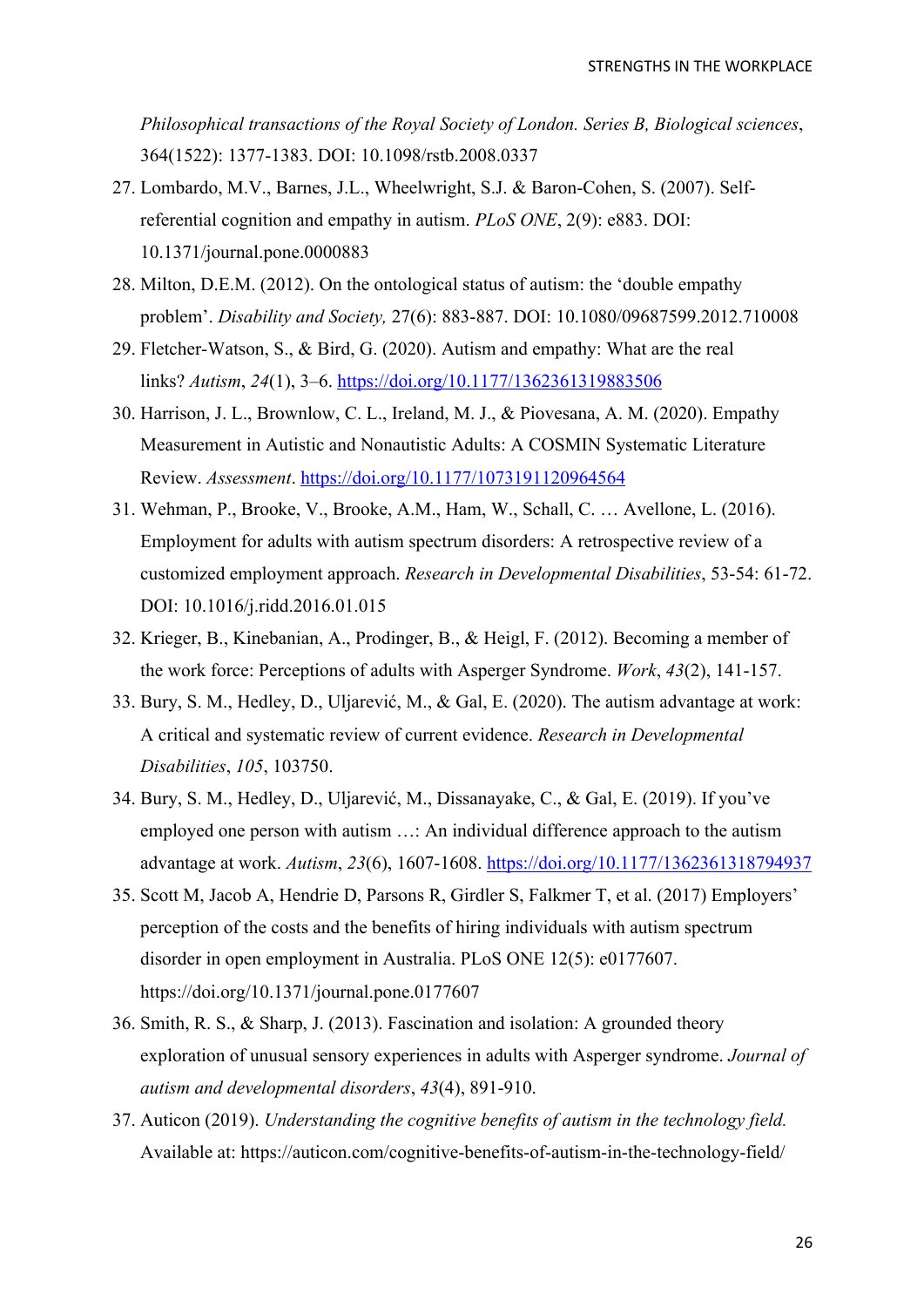- 38. Lewis, L.F. A Mixed Methods Study of Barriers to Formal Diagnosis of Autism Spectrum Disorder in Adults. *J Autism Dev Disord* **47,** 2410–2424 (2017). https://doi.org/10.1007/s10803-017-3168-3
- 39. American Psychiatric Association (2013). *Diagnostic and Statistical Manual of Mental Disorders: DSM-5*. DOI: 10.1176/appi.books.9780890425596.dsm01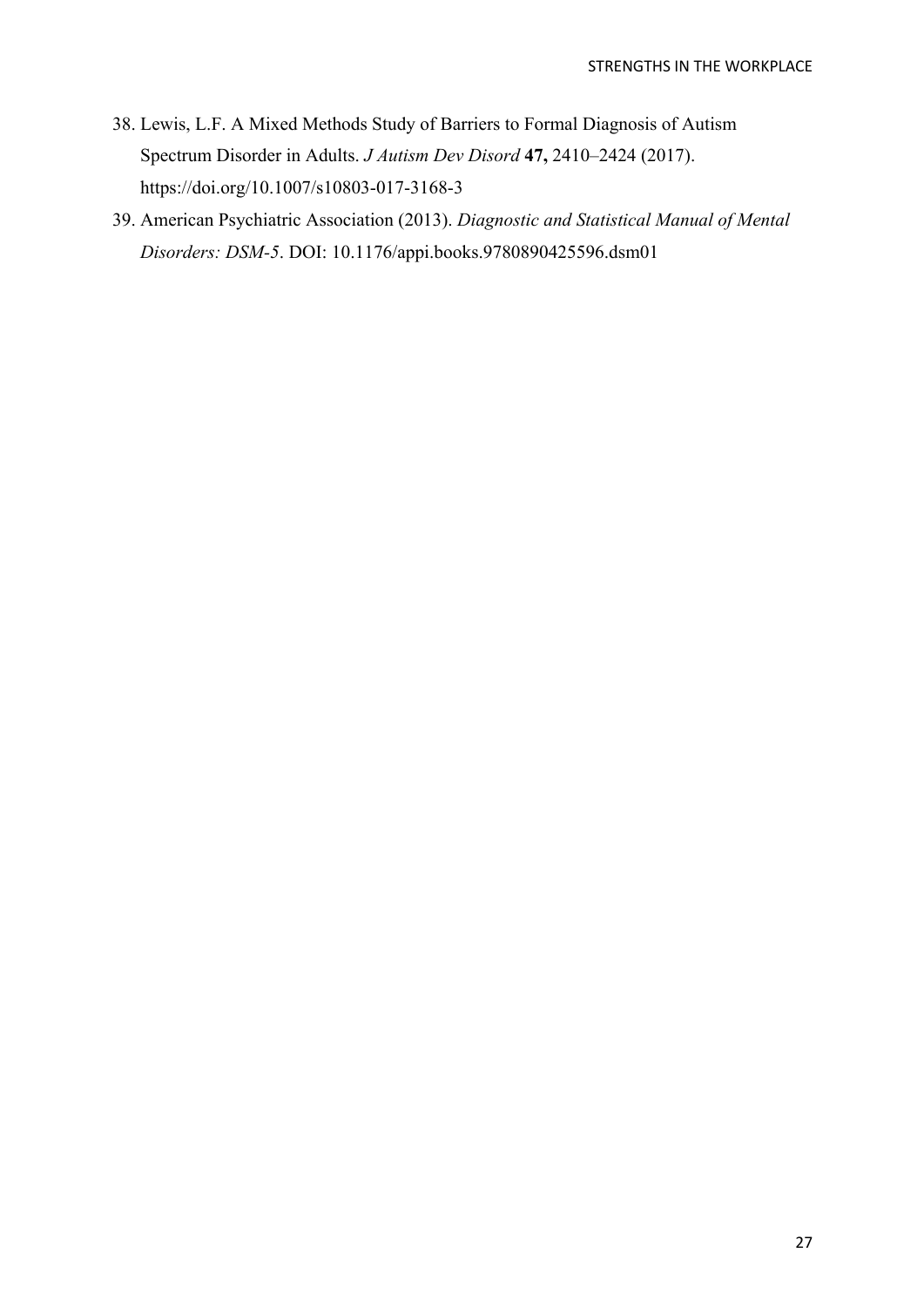# **Supplementary Materials**

# **Table of Themes for Autistic Strengths**

| <b>Themes</b>              | <b>Sub-themes</b>                    | <b>Illustrative Quotes</b>                                                                                                                                                                                                                                                                             |
|----------------------------|--------------------------------------|--------------------------------------------------------------------------------------------------------------------------------------------------------------------------------------------------------------------------------------------------------------------------------------------------------|
| 1. Cognitive<br>advantages | 1.1 Excellent<br>attention to detail | I can notice very subtle changes in my environment. As I<br>work with animals, I can see if one of them isn't well or<br>has an injury even if they are only showing slight<br>symptoms. (Zoo keeper)                                                                                                  |
|                            |                                      | Spotted several typos on a webpage that colleagues had<br>missed. (Civil Servant)                                                                                                                                                                                                                      |
|                            |                                      | All marking gets checked and there's a running joke<br>about how rare it is to find an error in mine. (Professor)                                                                                                                                                                                      |
|                            | 1.2 Superior<br>pattern recognition  | Pattern spotting and logic allows identification of errors<br>and inconsistencies. (IT worker)                                                                                                                                                                                                         |
|                            |                                      | I'm also able to notice subtle patterns or light changes,<br>and a variety of other things that most people miss.<br>(Photographer)                                                                                                                                                                    |
|                            | 1.3 Logical and<br>systematic        | This was one of the happiest two weeks of my life, I<br>think. To be confronted with such a huge system of<br>knowledge and to systematically characterise a part of<br>it, in almost complete silence. I miss it. (former research<br><i>assistant</i> )                                              |
|                            | 1.4 Sustained and<br>intense focus   | Hyperfocus often helps, once I've got interested in a<br>topic or task. This works well for research, when I can<br>happily read or think about a topic for hours, daysI<br>definitely experience flow states when thinking like this<br>more than my non-autistic<br>colleagues.(Researcher/lecturer) |
|                            |                                      | I don't get bored of the routine or mundane tasks.<br>(Animal Care)                                                                                                                                                                                                                                    |
|                            |                                      | I can maintain quality on repetitive tasks which need<br>$100\%$ concentration (e.g. grading) more than most of my<br>colleagues. (Teacher)                                                                                                                                                            |
|                            | 1.5 Creativity and<br>innovation     | I am creative, using tools available in original ways.<br>(Doctor)                                                                                                                                                                                                                                     |
|                            | 1.6 Superior<br>memory               | Ability to easily remember a lot of information.<br>(Administative Assistant)                                                                                                                                                                                                                          |
|                            |                                      | Very accurate long-term memory. (Physical Therapist)                                                                                                                                                                                                                                                   |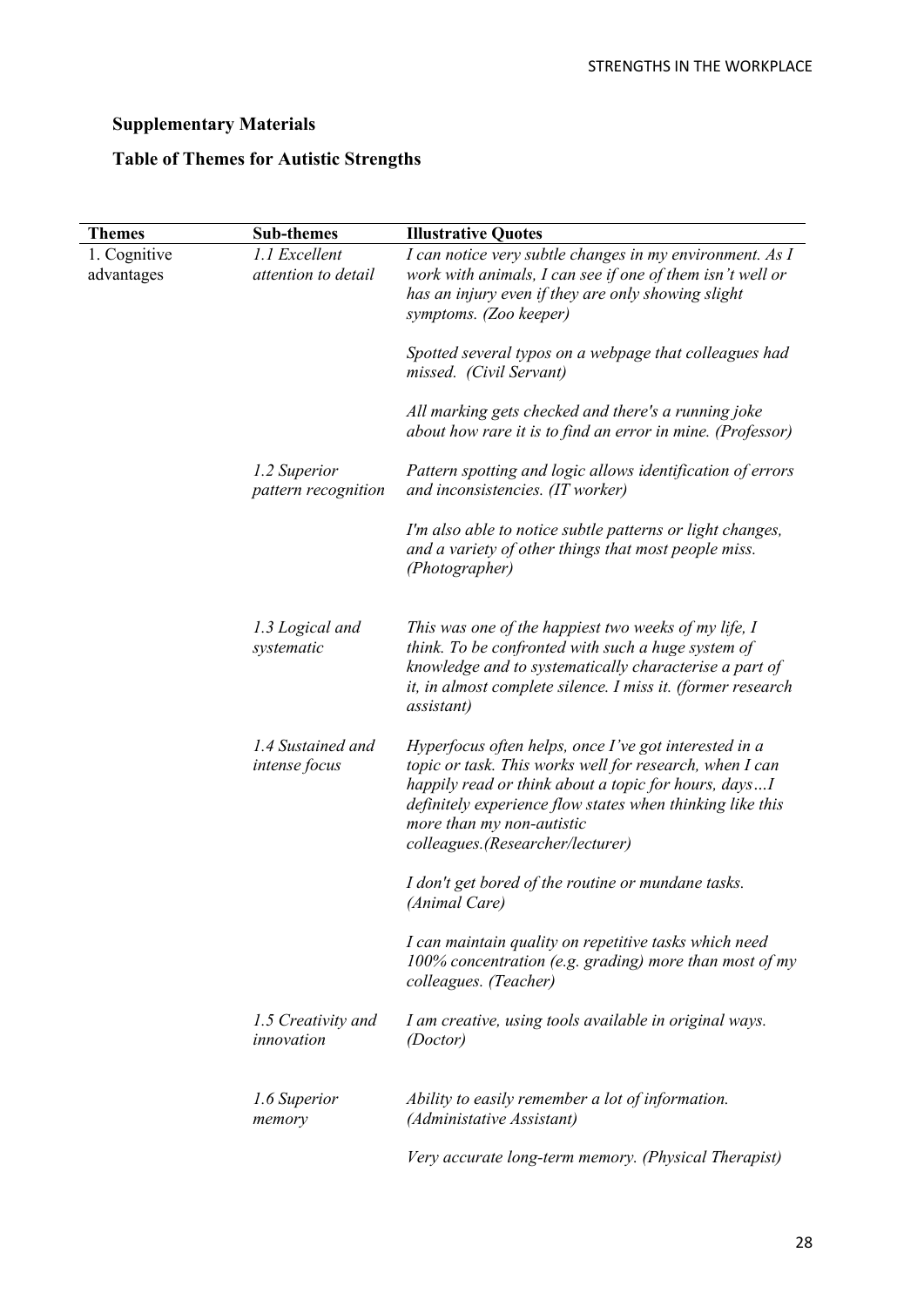| 2. Efficiency         | 2.1 Effective<br>solutions                            | [I am good at] getting things done more quickly than a<br>drawn-out approach whereby something is 'answered'<br>without being answered, and crops up again later, but<br>worse. (Administrative Worker)                  |
|-----------------------|-------------------------------------------------------|--------------------------------------------------------------------------------------------------------------------------------------------------------------------------------------------------------------------------|
|                       |                                                       | I can find the minimal but sufficient action to solve such<br>problems without doing something more drastic.<br>(Analyst)                                                                                                |
|                       | 2.2 Enhanced<br>productivity                          | Quicker or more productive at tasks on conveyor belt<br>(Manual Labourer)                                                                                                                                                |
|                       | 2.3 organisational<br>skills                          | $\iint$ have a] genuine enjoyment for tasks that require<br>organisation and will do them to an incredible level<br>of precision. (Member of gym staff)                                                                  |
|                       | 2.4 Ability to work                                   | I can work independently. (Broker, lecturer)                                                                                                                                                                             |
|                       | independently                                         | Good at working independently and managing my own<br>workload. (Steward and tutor)                                                                                                                                       |
| 3. Personal qualities | 3.1 strong sense of<br>social justice and<br>fairness | In situations where something seriously wrong was<br>happening, I was the one to speak up about it.<br>(Former prison officer)                                                                                           |
|                       |                                                       | My thoroughness and willingness to speak out led to<br>changes in the way residents were engaged with and<br>listened to, as their complaints had previously been<br>dismissed. (Resident representative in a care home) |
|                       |                                                       | I am not obsessed by the need to be popular with my<br>colleagues so I am able to do the right thing even if it<br>causes difficulties for me. (Civil Servant)                                                           |
|                       |                                                       | I have a strong sense of right and wrong and if I am<br>asked to cover up something seriously untoward I refuse.<br>(Former police officer)                                                                              |
|                       | 3.2 honesty                                           | [I am] very honest. (Financial Consultant)                                                                                                                                                                               |
|                       | 3.3 dedicated                                         | I think I have more passion and staying power to see<br>projects through. (Charity worker)                                                                                                                               |
|                       |                                                       | I am most probably most stubborn than my colleagues<br>so I will not give up when I have a problem. (Software<br>Consultant)                                                                                             |
|                       | 3.4 reduced social<br>pressure                        | I would say I am less susceptible to group think when<br>being asked for an opinion about something. (Policy<br>Development)                                                                                             |